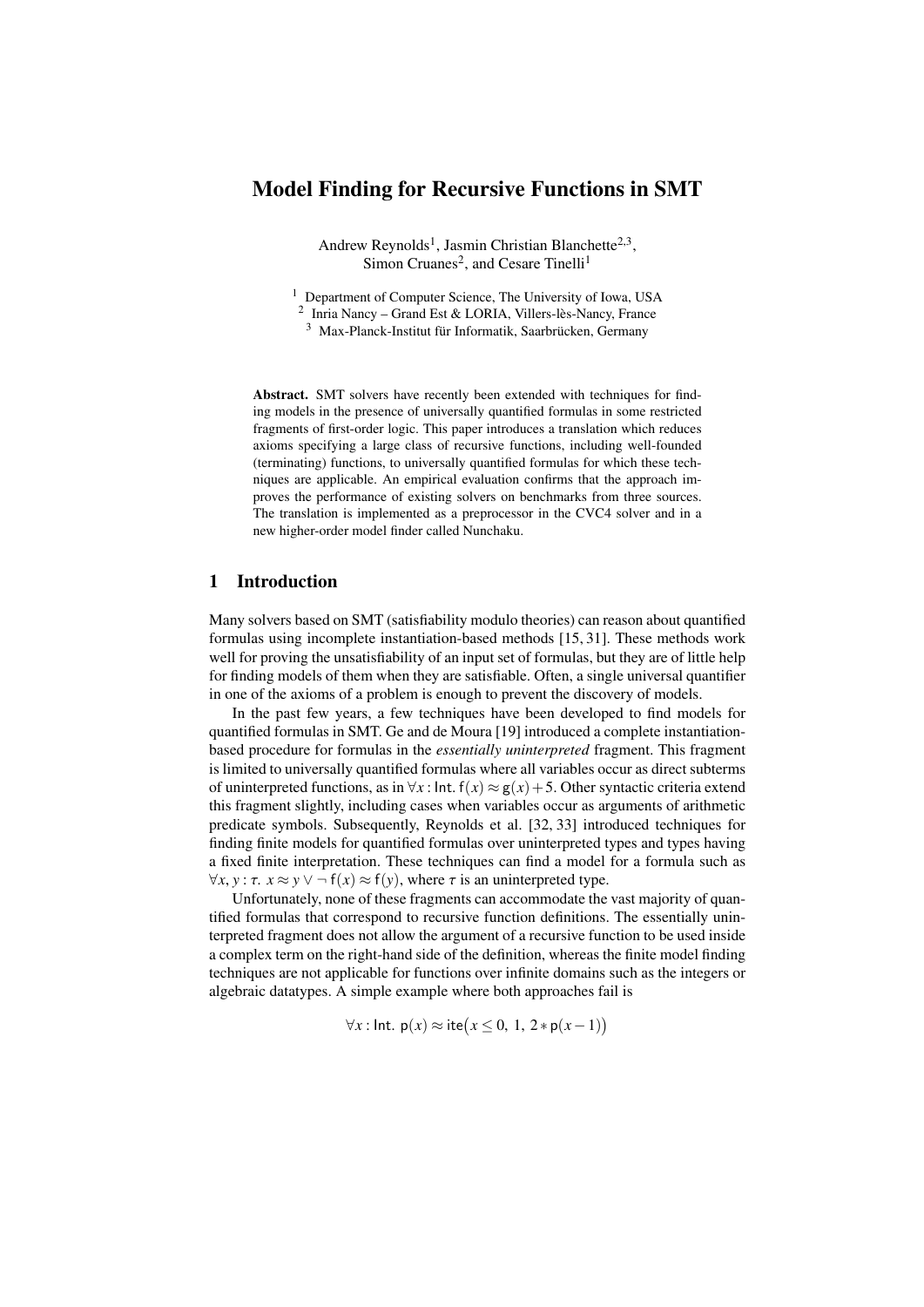where ite is the 'if–then–else' operator. This state of affairs is unsatisfactory, given the frequency of recursive definitions in practice, underscored by the recent addition of a command for introducing them, define-fun-rec, to the SMT-LIB standard [\[3\]](#page-14-0).

We present a method for translating formulas involving recursive function definitions into formulas where finite model finding techniques can be applied. The definitions must meet a semantic criterion to be admissible (Section [2\)](#page-1-0). This criterion is general enough to include well-founded (terminating) recursive function definitions and restrictive enough to exclude inconsistent equations such as  $\forall x$ : Int.  $f(x) \approx f(x) + 1$ .

We define a translation for a class of formulas involving admissible recursive func-tion definitions (Section [3\)](#page-3-0). A recursive equation  $\forall x : \tau$ .  $f(x) \approx t$  is translated to  $\forall a : \alpha_{\tau}$ .  $f(\gamma_f(a)) \approx t[\gamma_f(a)/x]$ , where  $\alpha_{\tau}$  is an "abstract" uninterpreted type and  $\gamma_f : \alpha_{\tau} \to \tau$  is an uninterpreted function from  $\alpha_{\tau}$  to the corresponding concrete type  $\tau$ . Additional conuninterpreted function from  $\alpha_{\tau}$  to the corresponding concrete type  $\tau$ . Additional constraints ensure that the abstract values that are relevant to the formula's satisfiability exist. The translation preserves satisfiability and, for admissible definitions, unsatisfiability, and makes finite model finding possible for problems in this class.

The approach is implemented as a preprocessor in CVC4 and in the Nunchaku model finder (Section [4\)](#page-8-0). We evaluated the two implementations on benchmarks from IsaPlanner [\[22\]](#page-15-2), Leon [\[6\]](#page-15-3), and Isabelle/HOL, to demonstrate that this translation improves the effectiveness of the SMT solvers CVC4 and Z3 in finding countermodels to verification conditions (Section [5\)](#page-11-0). Unlike earlier work, our approach relies on off-theshelf SMT solvers (Section [6\)](#page-13-0).

An earlier version of this paper was presented at the SMT 2015 workshop in San Francisco [\[30\]](#page-16-3). This paper extends the workshop paper with proof sketches, an expanded implementation section covering Nunchaku and relevant CVC4 optimizations, and the evaluation on Isabelle benchmarks produced by Nunchaku.

### <span id="page-1-0"></span>2 Preliminaries

Our setting is a monomorphic (or many-sorted) first-order logic like the one defined by SMT-LIB [\[3\]](#page-14-0). A *signature*  $\Sigma$  consists of a set  $\Sigma^{ty}$  of first-order types (or sorts) and a set  $\Sigma^f$  of function symbols over these types. We assume that signatures always contain a Boolean type Bool and constants  $\top$ ,  $\bot$  : Bool for truth and falsity, an infix equality predicate <sup>≈</sup> : τ <sup>×</sup> τ <sup>→</sup> Bool for each τ <sup>∈</sup> <sup>Σ</sup> ty, standard Boolean connectives (¬ , ∧, ∨, etc.), and an if–then–else function symbol ite : Bool  $\times \tau \times \tau \to \tau$  for each  $\tau \in \Sigma^{ty}$ . We<br>fix an infinite set  $\Sigma^{y}$  of *variables of type*  $\tau$  for each  $\tau \in \Sigma^{ty}$  and define  $\Sigma^{y}$  as  $| \cdot |_{\tau \sim \Sigma^{y}}$ fix an infinite set  $\Sigma_{\tau}^{\nu}$  of *variables of type*  $\tau$  for each  $\tau \in \Sigma^{\nu}$  and define  $\Sigma^{\nu}$  as  $\bigcup_{\tau \in \Sigma^{\nu}} \Sigma_{\tau}^{\nu}$ .<br>(Well-typed)  $\Sigma$ -terms are built as usual over functions symbols in  $\Sigma$  and variables (Well-typed) Σ-terms are built as usual over functions symbols in  $\Sigma$  and variables in  $\Sigma^{\nu}$ . Formulas are terms of type Bool. We write *t*<sup>τ</sup> to denote terms of type τ and *T* (*t*) to denote the set of subterms in *t*. Given a term *u*, a variable tuple  $\overline{x} = (x^{T_1} - x^{T_n})$ to denote the set of subterms in *t*. Given a term *u*, a variable tuple  $\overline{x} = (x_1^{\tau_1}, \dots, x_n^{\tau_n})$ <br>and a term tuple  $\overline{t} = (t_1^{\tau_1} \qquad t_1^{\tau_n})$  we write  $u[\overline{t}/\overline{x}]$  to denote the result of simultaneously and a term tuple  $\bar{t} = (t_1^{\tau_1}, \dots, t_n^{\tau_n})$ , we write  $u[\bar{t}/\bar{x}]$  to denote the result of simultaneously replacing all occurrences of r, with t, in u for each  $i-1$ replacing all occurrences of  $x_i$  with  $t_i$  in *u*, for each  $i = 1, ..., n$ .<br>A  $\sum$  *interpretation*  $\mathcal{I}$  maps each type  $\tau \in \Sigma^{ty}$  to a nonemum

A *Σ*-interpretation  $\mathcal I$  maps each type  $\tau \in \Sigma^{ty}$  to a nonempty set  $\tau^{\mathcal J}$ , the *domain*<br>r in  $\mathcal I$  each function symbol  $f : \tau_1 \times \ldots \times \tau_n \to \tau$  in  $\Sigma^f$  to a total function  $f^{\mathcal J}$ . of  $\tau$  in  $\mathcal{I}$ , each function symbol  $f : \tau_1 \times \cdots \times \tau_n \to \tau$  in  $\Sigma^f$  to a total function  $f^{\mathcal{I}}$ .  $T = (\Sigma, \mathcal{I})$  where  $\Sigma$  is a signature and  $\mathcal{I}$  is a class of  $\Sigma$ -interpretations, the *models* of  $T$  closed under variable reassignment (i.e. for every  $I \subseteq \mathcal{I}$  every  $\Sigma$ -interpretation that  $\int_{1}^{\mathcal{J}} \times \cdots \times \tau_{n}^{\mathcal{J}} \to \tau^{\mathcal{J}}$ , and each variable  $x : \tau$  of  $\Sigma^{v}$  to an element of  $\tau^{\mathcal{J}}$ . A *theory* is a pair  $\tau \to (\Sigma, \mathcal{J})$  where  $\Sigma$  is a signature and  $\mathcal{J}$  is a class of  $\Sigma$ -interpretation *T*, closed under variable reassignment (i.e., for every  $I \in \mathcal{I}$ , every  $\Sigma$ -interpretation that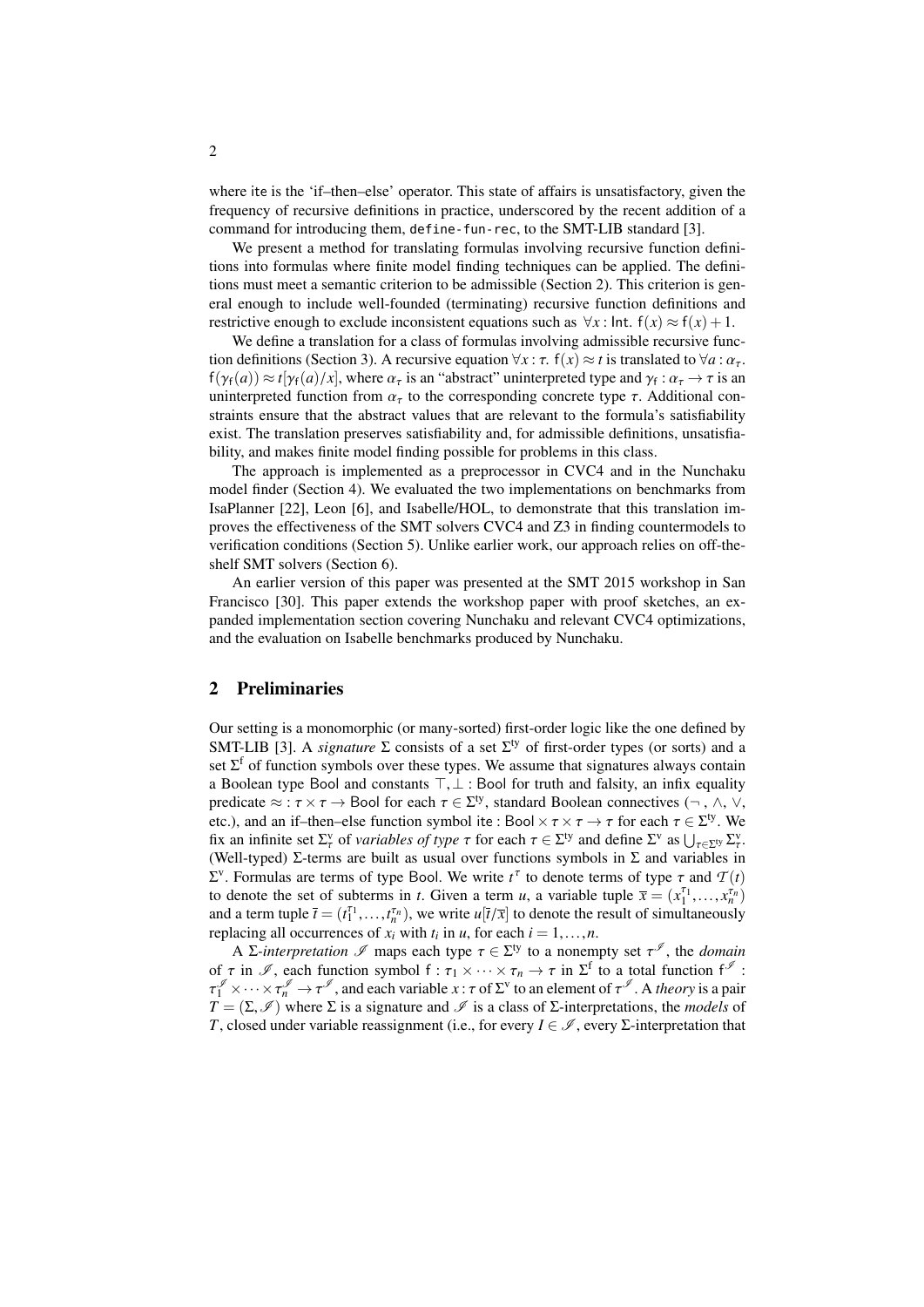differs from *I* only on the variables of  $\Sigma^{\nu}$  is also in  $\mathscr{I}$ ). A  $\Sigma$ -formula  $\varphi$  is *T-satisfiable*<br>if it is satisfied by some interpretation in  $\mathscr{I}$ . A formula  $\varphi$  *T-entails it* written  $\varphi \models_{\tau} \psi$ if it is satisfied by some interpretation in  $\mathscr I$ . A formula  $\varphi$  *T-entails*  $\psi$ , written  $\varphi \vDash_T \psi$ , if all interpretations in  $\mathscr I$  that satisfy  $\varphi$  also satisfy  $\psi$ . Two formulas  $\varphi$  and  $\psi$  are *Tequivalent* if each *T*-entails the other. If  $T_1 = (\Sigma_1, \mathscr{I}_1)$  is a theory and  $\Sigma_2$  is a signature with  $\Sigma_1^f \cap \Sigma_2^f = \emptyset$ , the *extension of*  $T_1$  *to*  $\Sigma_2$  is the theory  $T = (\Sigma, \mathcal{I})$  where  $\Sigma^f = \Sigma_1^f \cup \Sigma_2^f$ ,<br> $\nabla^f$   $\nabla^f$  and  $\emptyset$  is the set of all  $\Sigma$  interpretations  $\emptyset$  where  $\Sigma$ , reduct is a model  $\Sigma^{\text{ty}} = \Sigma_1^{\text{ty}} \cup \Sigma_2^{\text{ty}}$ <sup>19</sup>/<sub>2</sub>, and  $\mathscr I$  is the set of all Σ-interpretations  $\mathscr I$  whose  $\Sigma_1$ -reduct is a model of  $T_1$ . We refer to the symbols of  $\Sigma_2$  that are not in  $\Sigma_1$  as *uninterpreted*. For the rest of the paper, we fix a theory  $T = (\Sigma, \mathcal{I})$  with uninterpreted symbols constructed as above.

Unconventionally, we consider *annotated quantified formulas* of the form  $\forall f \overline{x}$ .  $\varphi$ , where  $f \in \Sigma^f$  is uninterpreted. Their semantics is the same as for standard quantified formulas  $\forall \bar{x}$ .  $\varphi$ . Given  $f : \tau_1 \times \cdots \times \tau_n \to \tau$ , an annotated quantified formula  $\forall_f \bar{x}$ .  $\varphi$  is a *function definition* (*for* f) if  $\overline{x}$  is a tuple of variables  $x_1^{\tau_1}, \ldots, x_n^{\tau_n}$  and  $\varphi$  is a quantifier-<br>free formula *T*-equivalent to  $f(\overline{x}) \approx t$  for some term t of type  $\tau$ . We write  $\exists \overline{x}$  (a as an free formula *T*-equivalent to  $f(\overline{x}) \approx t$  for some term *t* of type  $\tau$ . We write  $\exists \overline{x}$ .  $\varphi$  as an abbreviation for  $\neg \forall \overline{x}$ .  $\neg \varphi$ .

**Definition 1.** A formula  $\varphi$  is in *definitional form with respect to*  $\{f_1, \ldots, f_n\} \subseteq \Sigma^f$  if it is of the form  $(\forall \epsilon \ \overline{x}, \varphi) \wedge \cdots \wedge (\forall \epsilon \ \overline{x}, \varphi) \wedge \psi$  where fear distinct function is of the form  $(\forall f_1 \overline{x}_1 \ldots \varphi_1) \wedge \cdots \wedge (\forall f_n \overline{x}_n \ldots \varphi_n) \wedge \psi$ , where  $f_1, \ldots, f_n$  are distinct function<br>symbols  $\forall f \in \mathcal{F}$ ,  $\omega$  is a function definition for  $i = 1, \ldots, n$  and  $\psi$  contains no function symbols,  $\forall f_i \overline{x}_i$ .  $\varphi_i$  is a function definition for  $i = 1, ..., n$ , and  $\psi$  contains no function definitions. We call  $\psi$  the goal of  $\varphi$ . ϕ*i* definitions. We call  $\psi$  the *goal* of  $\varphi$ .

In the signature  $\Sigma$ , we distinguish a subset  $\Sigma^{\text{dfn}} \subseteq \Sigma^{\text{f}}$  of *defined* uninterpreted function symbols. We consider  $\Sigma$ -formulas that are in definitional form with respect to  $\Sigma^{\text{dfn}}$ .

**Definition 2.** Given a set of function definitions  $\Delta = \{\forall_{f_1} \bar{x}_1, \varphi_1, \ldots, \forall_{f_n} \bar{x}_n, \varphi_n\}$ , a ground formula *ik* is *closed under function expansion with respect to*  $\Delta$  if formula ψ is *closed under function expansion with respect to* <sup>∆</sup> if

$$
\psi \vDash_T \bigwedge_{i=1}^n \{ \varphi_i[\overline{t}/\overline{x}_i] \mid f_i(\overline{t}) \in \mathcal{T}(\psi) \}
$$

The set <sup>∆</sup> is *admissible* if for every *<sup>T</sup>*-satisfiable formula ψ closed under function expansion with respect to  $\Delta$ , the formula  $\psi \wedge \Lambda \Delta$  is also *T*-satisfiable.

Admissibility is a semantic criterion that must be satisfied for each function definition before applying our translation, described in Section [3.](#page-3-0) It is useful to connect it to the standard notion of *well-founded* function definitions, often called *terminating* definitions in a slight abuse of terminology. In such definitions, all recursive calls are decreasing with respect to a well-founded relation, which must be supplied by the user or inferred automatically using a termination prover. This ensures that the function is uniquely defined at all points.

<span id="page-2-0"></span>First-order logic has no built-in notion of computation or termination. To ensure that a function specification is well founded, it is sufficient to require that the defined function be terminating when seen as a functional program, under *some* evaluation order. For example, the definition  $\forall x$ : Int.  $p(x) \approx \text{ite}(x \le 0, 1, 2*p(x-1))$ , where the theory *T* is integer arithmetic extended with the uninterpreted symbol p; Int → Int. can be *T* is integer arithmetic extended with the uninterpreted symbol p :  $Int \rightarrow Int$ , can be shown to be well founded under a strategy that evaluates the condition of an ite before evaluating the relevant branch, ignoring the other branch. Logically, such dependencies can be captured by congruence rules. Krauss developed these ideas in the more general context of higher-order logic [\[24,](#page-15-4) Section 2].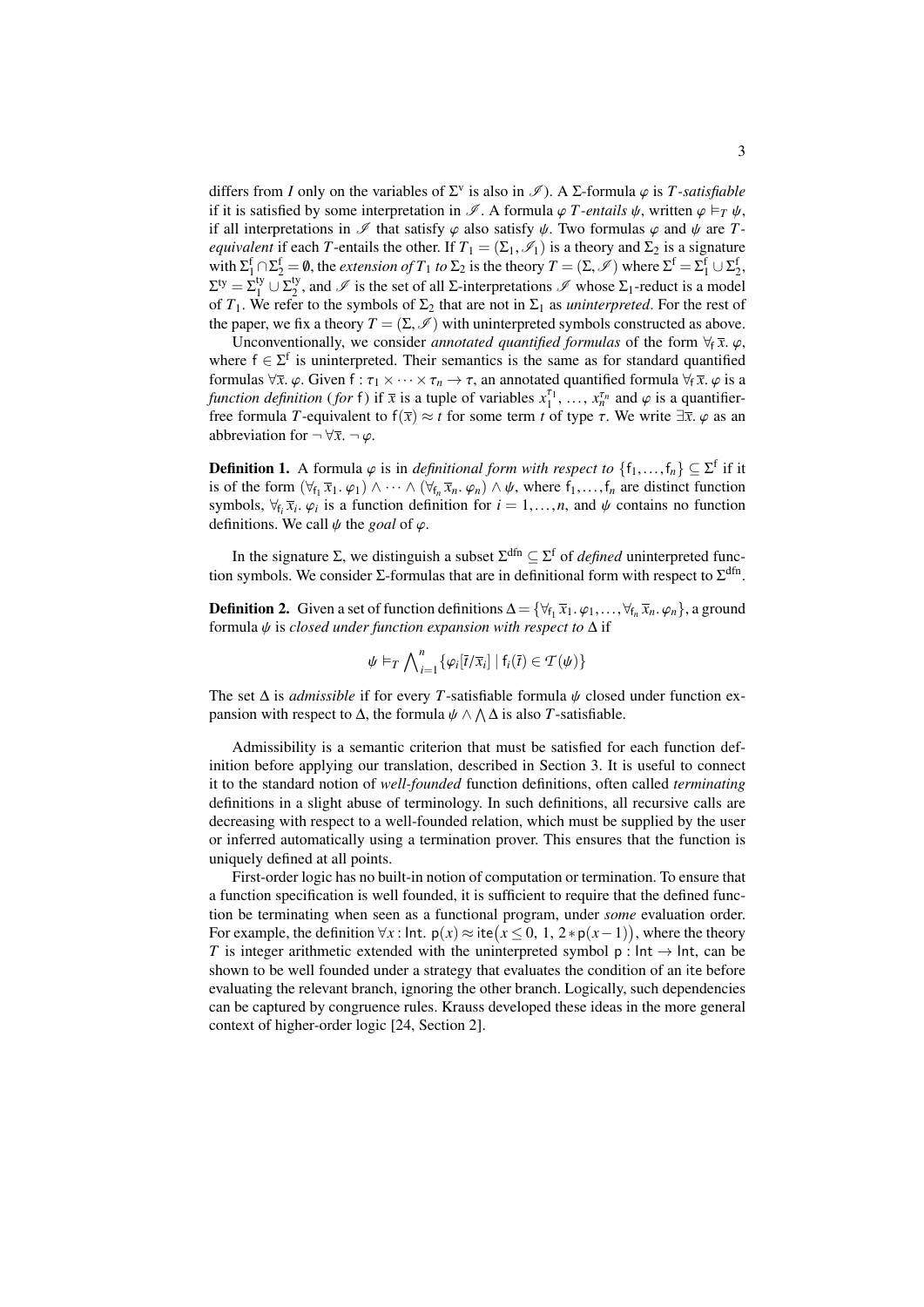**Theorem 3.** *If*  $\Delta$  *is a set of well-founded function definitions for*  $\Sigma^{\text{dfn}} = \{f_1, \ldots, f_n\}$ *, then it is admissible it is admissible.*

*Proof sketch.* Let  $\psi$  be a satisfiable formula closed under function expansion with respect to  $\Delta$ . We show that  $\psi \wedge \Lambda \Delta$  is also satisfiable. Let  $\mathscr I$  be a model of  $\psi$ , and let  $\mathscr I_0$ <br>be the reduct of  $\mathscr I$  to the function symbols in  $\Sigma^f \setminus \Sigma^{dfn}$ . Because well-founded definibe the reduct of  $\mathscr I$  to the function symbols in  $\Sigma^f \setminus \Sigma^{dfn}$ . Because well-founded definitions uniquely characterize the interpretation of the functions they define, there exists a Σ-interpretation  $\mathcal{I}'$  that extends  $\mathcal{I}_0$  such that  $\mathcal{I}' \models \Delta$ . Since  $\psi$  is closed under function expansion it already constrains the functions in  $\sum^{dfn}$  recursively as far as is necessary expansion, it already constrains the functions in  $\Sigma^{\text{dfn}}$  recursively as far as is necessary for interpreting  $\psi$ . Thus, any point *v* for which  $f_i^{\mathscr{I}}(v)$  is needed for interpreting  $\psi$  will have its expected value according to its definition and hence coincide with  $\mathscr{I}'$ . And have its expected value according to its definition and hence coincide with  $\mathscr{I}'$ . And since  $\psi^{\mathscr{I}}$  does not depend on the interpretation at the other points,  $\mathscr{I}'$  is, like  $\mathscr{I}$ , a model of  $\psi$ . Since  $\mathscr{I}' \models \Lambda$  by assumption we have  $\mathscr{I}' \models \psi \land \Lambda$  as desired model of  $\psi$ . Since  $\mathcal{I}' \models \Delta$  by assumption, we have  $\mathcal{I}' \models \psi \land \overline{\Lambda} \Delta$  as desired.

Another useful class of function definitions is that of *productive* corecursive functions. Corecursive functions are functions to a coalgebraic datatype. These functions can be ill founded, without their being inconsistent. Intuitively, productive corecursive functions are functions that progressively reveal parts of their potentially infinite output [\[1,](#page-14-1) [38\]](#page-16-4). For example, given a type of infinite streams constructed by scons : int × stream → stream, the function defined by  $\forall_{e}$  *x*.  $e(x) \approx$  scons(*x*,  $e(x+1)$ ) falls within this class: Each call to e produces one constructor before entering the nested call. Like terminating recursion, productive corecursion totally specifies the functions it defines. It is even possible to mix recursion and corecursion in the same function [\[11\]](#page-15-5). Theorem [3](#page-2-0) can be extended to cover such specifications, based on the observation that unfolding a corecursive definition infinitely computes a unique infinite object.

An example of an inadmissible set is  $\{\forall f \in \mathcal{X} : \text{Int. } f(x) \approx f(x) + 1\}$ , where *T* is integer arithmetic extended to a set of uninterpreted symbols  $\{f, g : \text{Int} \rightarrow \text{Int}, ...\}$ . The reason is that the formula  $\top$  is (trivially) closed under function expansion with respect to this set, and there is no model of *T* satisfying f's definition. A more subtle example is

$$
\{\forall_{f} x : \text{Int. } f(x) \approx f(x), \ \forall_{g} x : \text{Int. } g(x) \approx g(x) + f(x)\}
$$

While this set has a model where f and g are interpreted as the constant function 0, it is not admissible since  $f(0) \approx 1$  is closed under function expansion and yet there exists no interpretation satisfying both  $f(0) \approx 1$  and g's definition.

### <span id="page-3-0"></span>3 The Translation

For the rest of the section, let  $\varphi$  be a  $\Sigma$ -formula in definitional form with respect to  $\Sigma^{\text{dfn}}$  whose definitions are admissible. We present a method that constructs an extended signature  $E(\Sigma)$  and an  $E(\Sigma)$ -formula  $\varphi'$  such that  $\varphi'$  is *T*-satisfiable if and only if  $\varphi$  is *T*-satisfiable if and only if  $\varphi$  is *T*-satisfiable if and  $\varphi'$  are *equisatisfiable* (in *T*). The idea behi *T*-satisfiable—i.e.,  $\varphi$  and  $\varphi'$  are *equisatisfiable* (*in T*). The idea behind this translation is to use an uninterpreted type  $\alpha$ , to abstract the set of *relevant* input tuples for each is to use an uninterpreted type  $\alpha_f$  to abstract the set of *relevant* input tuples for each defined function f and restrict the quantification of  $f$ 's definition to a single variable of defined function f and restrict the quantification of f's definition to a single variable of this type. Informally, the relevant input tuples  $\bar{t}$  of a function f are the ones for which the interpretation of  $f(\bar{t})$  is relevant to the satisfiability of  $\varphi$ . More precisely, for each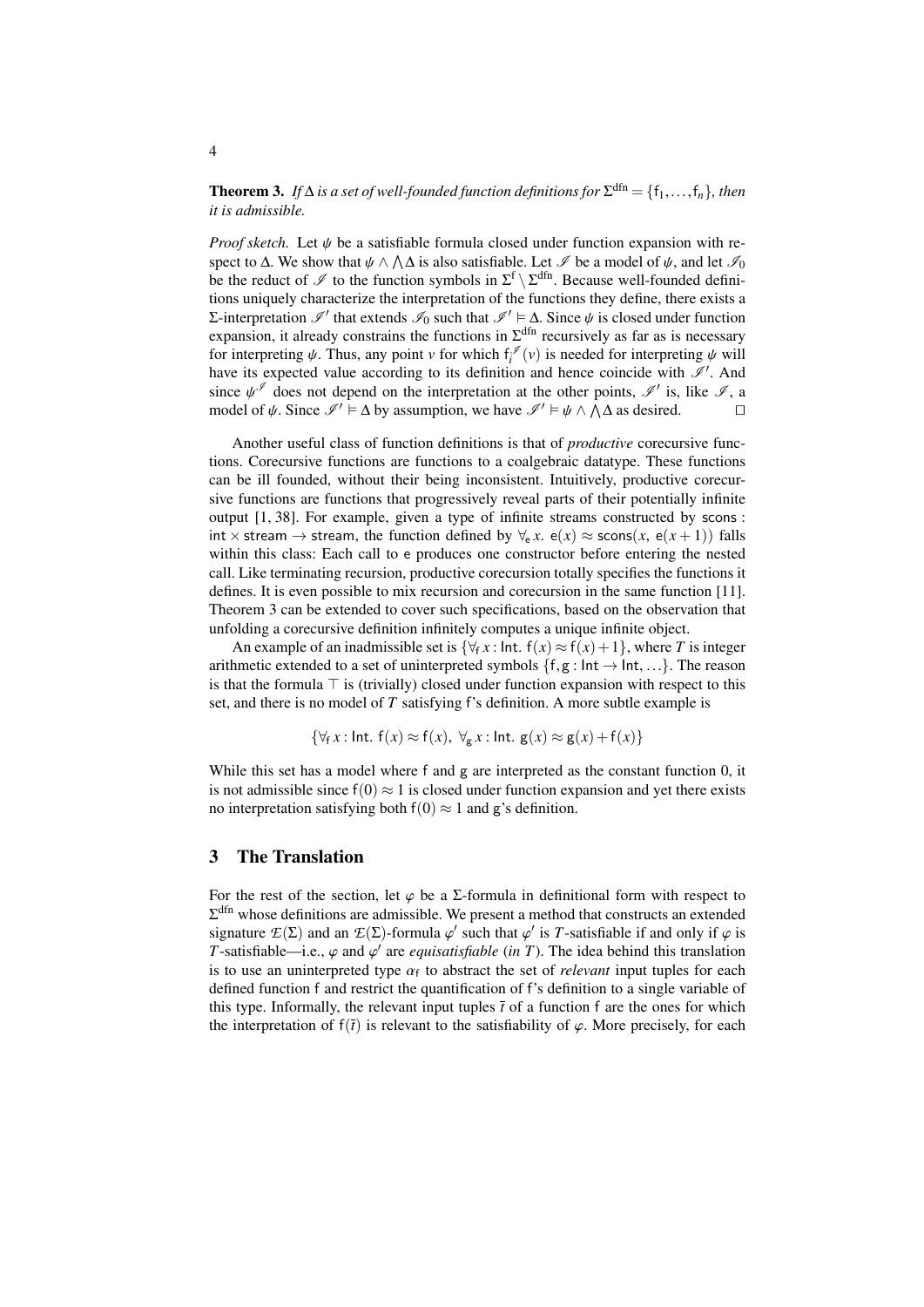$$
\mathcal{A}_0(t^{\tau}, p) =
$$
\nif  $\tau = \text{Bool}$  and  $t = b(t_1, ..., t_n)$  then  
\nlet  $(t'_i, \chi_i) = \mathcal{A}_0(t_i, \text{pol}(b, i, p))$  for  $i = 1, ..., n$  in  
\nlet  $\chi = \chi_1 \land \cdots \land \chi_n$  in  
\nif  $p = \text{pos}$  then  $(b(t'_1, ..., t'_n)) \land \chi, \top$ )  
\nelse if  $p = \text{neg}$  then  $(b(t'_1, ..., t'_n) \lor \neg \chi, \top)$   
\nelse  $(b(t'_1, ..., t'_n), \chi)$   
\nelse if  $t = \forall \tau \bar{x}$ . *u* then  
\nlet  $(u', \chi) = \mathcal{A}_0(u, p)$  in  $(\forall a : \alpha_f. u'[\overline{\gamma}_f(a)/\overline{x}], \top)$   
\nelse if  $t = \forall \bar{x}$ . *u* then  
\nlet  $(u', \chi) = \mathcal{A}_0(u, p)$  in  $(\forall \bar{x}. u', \forall \bar{x}. \chi)$   
\nelse  
\n $(t, \Lambda \{\exists a : \alpha_f, \overline{\gamma}_f(a) \approx \overline{s} \mid f(\overline{s}) \in \mathcal{T}(t), f \in \Sigma^{dfn}\})$   
\n $\mathcal{A}(\varphi) = \text{let } (\varphi', \chi) = \mathcal{A}_0(\varphi, \text{pos})$  in  $\varphi'$ 

<span id="page-4-0"></span>Fig. 1. Definition of translation *A*

f :  $\tau_1 \times \cdots \times \tau_n \to \tau \in \Sigma^{\text{dfn}}$ , the extended signature  $\mathcal{L}(\Sigma)$  contains an uninterpreted abstract type  $\alpha_i$  abstracting the Cartesian product  $\tau_1 \times \cdots \times \tau_n$  and *n* uninterpreted *abstract type*  $\alpha_f$  abstracting the Cartesian product  $\tau_1 \times \cdots \times \tau_n$  and *n* uninterpreted *concretization functions*  $\gamma_{f,1} : \alpha_f \to \tau_1, \ldots, \gamma_{f,n} : \alpha_f \to \tau_n$ .

The translation *A* defined in Figure [1](#page-4-0) translates the Σ-formula  $\varphi$  into the  $E(\Sigma)$ formula  $\varphi'$ . It relies on the auxiliary function  $\mathcal{A}_0$ , which takes two arguments: the term<br>t to translate and a polarity *n* for t, which is either posineg or none.  $\mathcal{A}_0$  returns a pair *t* to translate and a polarity  $p$  for  $t$ , which is either pos, neg, or none.  $A_0$  returns a pair  $(t', \chi)$ , where *t*<sup>*'*</sup> is a term of the same type as *t* and  $\chi$  is an  $E(\Sigma)$ -formula.<br>The translation alters the formula  $\omega$  in two weave. First, it restricts to

The translation alters the formula  $\varphi$  in two ways. First, it restricts the quantification on function definitions for f to the corresponding uninterpreted type  $\alpha_f$ , inserting<br>applications of the concretization functions  $\alpha_f$ , as needed. Second, it augments  $\alpha$  with applications of the concretization functions  $\gamma_{f,i}$  as needed. Second, it augments  $\varphi$  with additional constraints of the form  $\exists a : \alpha_f$ ,  $\overline{\gamma}_f(a) \approx \overline{s}$ , where  $\overline{\gamma}_f(a) \approx \overline{s}$  abbreviates the formula  $\Lambda^n$ ,  $\chi_g(a) \approx s$ , with  $\overline{s} = (s, s)$ . These existential constraints ensure that  $\lim_{n \to \infty} \int_{i=1}^{n} \gamma_{f,i}(a) \approx s_i$  with  $\overline{s} = (s_1, \ldots, s_n)$ . These existential constraints ensure that the restricted definition for f covers all relevant tuples of terms, namely those occurring the restricted definition for f covers all relevant tuples of terms, namely those occurring in applications of f that are relevant to the satisfiability of  $\varphi$ . The constraints are generated as deep in the formula as possible, based on the polarities of Boolean connectives, to allow models where the sets denoted by the  $\alpha_f$  types are as small as possible.<br>
If t is an application of a prodicate symbol b including the operators  $-\Delta$ 

If *t* is an application of a predicate symbol b, including the operators  $\neg$ ,  $\wedge$ ,  $\vee$ ,  $\approx$ , and ite,  $A_0$  calls itself recursively on the arguments  $t_i$  and polarity pol( $b, i, p$ ), with pol defined as

$$
pol(b, i, p) = \begin{cases} p & \text{if either } b \in \{\land, \lor\} \text{ or } b = \text{ite and } i \in \{2, 3\} \\ -p & \text{if } b = \neg \\ \text{none} & \text{otherwise} \end{cases}
$$

where  $-p$  is neg if *p* is pos, pos if *p* is neg, and none if *p* is none. The term *t* is then reconstructed as  $b(t'_1, \ldots, t'_n)$  where each  $t'_i$  is the result of the recursive call with argu-<br>ment *t*. If the polarity *n* associated with *t* is pos. Ze conjunctively adds to  $b(t' - t')$ ment *t<sub>i</sub>*. If the polarity *p* associated with *t* is pos,  $A_0$  conjunctively adds to  $b(t'_1,...,t'_n)$ <br>the constraint  $\chi$  derived from the subterms and returns  $\top$  as the constraint Dually if the constraint  $\chi$  derived from the subterms and returns  $\top$  as the constraint. Dually, if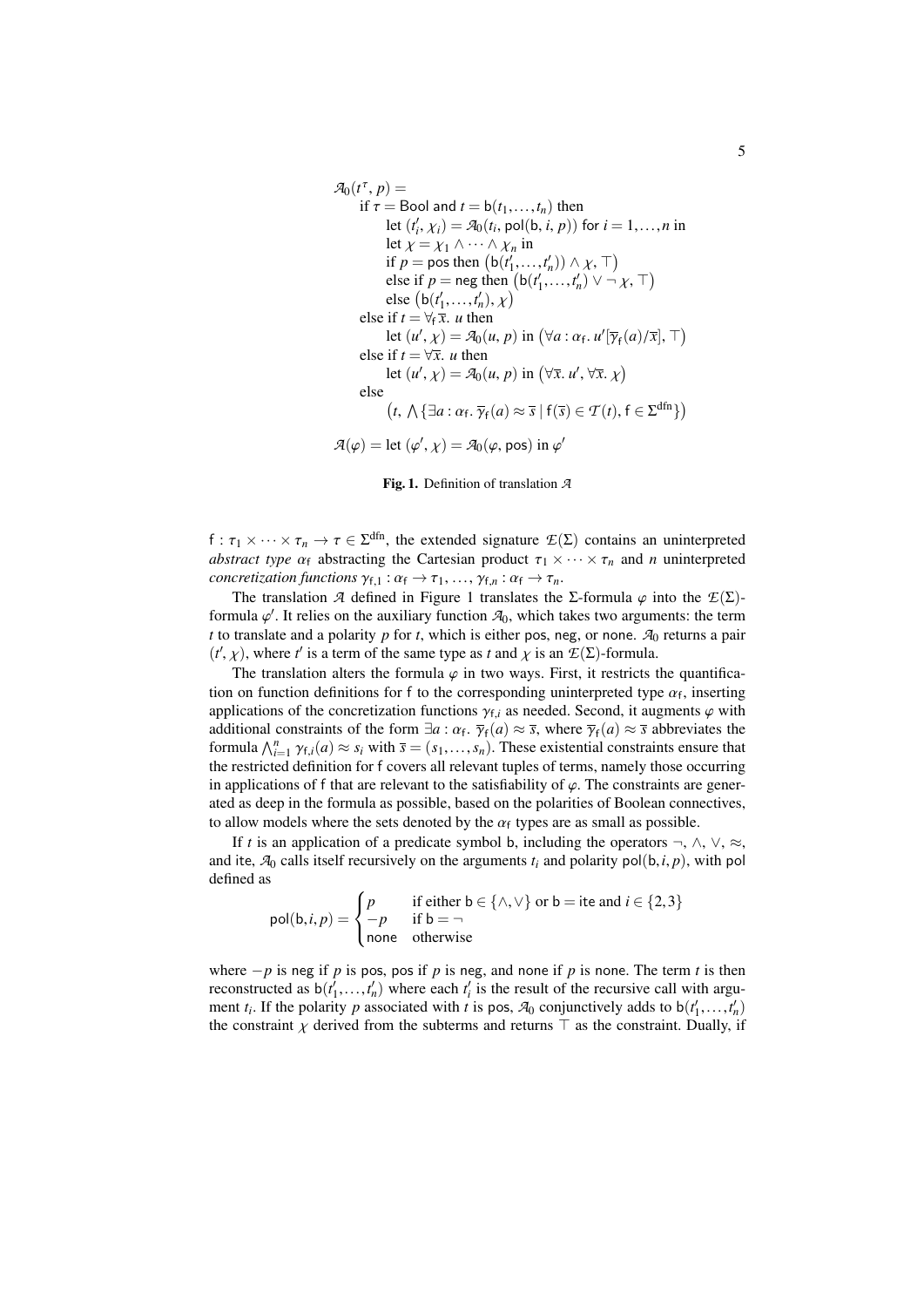*p* is neg, it adds a disjunction with the negated constraint, to achieve the same overall effect. It *p* is none, the constraint  $\chi$  is returned to the caller.

If  $t$  is a function definition,  $A_0$  constructs a quantified formula over a single variable *a* of type  $\alpha_f$  and replaces all occurrences of  $\bar{x}$  in the body of that formula with  $\bar{\gamma}_f(a)$ .<br>(Since function definitions are top-level conjuncts,  $\gamma$  must be  $\bar{\gamma}$  and can be ignored) (Since function definitions are top-level conjuncts,  $\chi$  must be  $\top$  and can be ignored.) If  $t$  is an unannotated quantified formula,  $A_0$  calls itself on the body with the same polarity; a quantifier is prefixed to the quantified formula and constraint returned by the recursive call. Otherwise, *t* is either an application of an uninterpreted predicate symbol or a term of a type other than Bool. Then, the returned constraint is a conjunction of formulas of the form  $\exists a : \alpha_f$ ,  $\overline{\gamma}_f(a) \approx \overline{s}$  for each subterm  $f(\overline{s})$  of *t* such that  $f \in \Sigma^{dfn}$ .<br>Such constraints, when assetted positively ensure that some element in the abstract Such constraints, when asserted positively, ensure that some element in the abstract domain  $\alpha_f$  is the preimage of the argument tuple  $\bar{s}$ .

<span id="page-5-2"></span>*Example 4.* Let *T* be linear integer arithmetic with the uninterpreted symbols  $\{c : \text{Int},\}$ s : Int  $\rightarrow$  Int}. Let  $\varphi$  be the *Σ*-formula

<span id="page-5-1"></span>
$$
\forall_{s} x : \text{Int.} \text{ite}(x \leq 0, \text{s}(x) \approx 0, \text{s}(x) \approx x + \text{s}(x - 1)) \land \text{s}(c) > 100 \tag{1}
$$

The definition of s specifies that it returns the sum of all positive integers up to *x*. The formula  $\varphi$  is in definitional form with respect to  $\Sigma^{\text{dfn}}$  and states that the sum of all nositive numbers up to some constant c is greater than 100. It is satisfiable with a model positive numbers up to some constant c is greater than 100. It is satisfiable with a model that interprets c as 14 or more. Due to the universal quantifier, current SMT techniques are unable to find a model for  $\varphi$ . The signature  $\mathcal{E}(\Sigma)$  extends  $\Sigma$  with the type  $\alpha_s$  and the uninterpreted function symbol  $\gamma_s : \alpha_s \to \text{Int.}$  The result of  $\mathcal{A}(\varphi)$ , after simplification, is the  $\mathcal{F}(\Sigma)$ -formula the  $E(\Sigma)$ -formula

<span id="page-5-0"></span>
$$
(\forall a: \alpha_{s}. \text{ite}(\gamma_{s}(a) \leq 0, s(\gamma_{s}(a)) \approx 0,s(\gamma_{s}(a)) \approx \gamma_{s}(a) + s(\gamma_{s}(a) - 1) \land \exists b: \alpha_{s}. \gamma_{s}(b) \approx \gamma_{s}(a) - 1))
$$
(2)  

$$
\land s(c) > 100 \land \exists a: \alpha_{s}. \gamma_{s}(a) \approx c
$$

The universal quantifier in formula [\(2\)](#page-5-0) ranges over an uninterpreted type  $\alpha_s$ , making<br>it amenable to the finite model finding techniques by Reynolds et al. [32, 33], impleit amenable to the finite model finding techniques by Reynolds et al. [\[32,](#page-16-1) [33\]](#page-16-2), implemented in CVC4, which search for a finite interpretation for  $\alpha_s$ . Furthermore, since all occurrences of the quantified variable  $\alpha$  are beneath applications of the uninterpreted occurrences of the quantified variable *a* are beneath applications of the uninterpreted function  $\gamma_s$ , the formula is in the essentially uninterpreted fragment, for which Ge and  $\gamma_s$ . The formulation procedure implemented in  $Z_3$ . As exde Moura [\[19\]](#page-15-1) provide a complete instantiation procedure, implemented in Z3. As expected, CVC4 and Z3 run indefinitely on formula [\(1\)](#page-5-1). However, they produce a model for [\(2\)](#page-5-0) within 100 milliseconds.

Note that the translation *A* results in formulas whose models (i.e., satisfying interpretations) are generally different from those of  $\varphi$ . One model  $\mathscr I$  for formula [\(2\)](#page-5-0) in the above example interprets  $\alpha_s$  as a finite set  $\{u_0, \ldots, u_{14}\}$ ,  $\gamma_s$  as a finite map  $u_i \mapsto i$  for  $i = 0$  and  $s$  as the almost constant function  $i = 0, \ldots, 14$ , c as 14, and s as the almost constant function

 $\lambda x$ : Int. ite( $x \approx 0, 0$ , ite( $x \approx 1, 1$ , ite( $x \approx 2, 3$ , ite(..., ite( $x \approx 13, 91, 105$ )...))))

In other words,  $s$  is interpreted as a function mapping  $x$  to the sum of all positive integers up to *x* when  $0 \le x \le 13$ , and 105 otherwise. The *Σ*-reduct of  $\mathcal{I}$  is not a model of the original formula [\(1\)](#page-5-1), since  $\mathcal I$  interprets  $s(n)$  as 105 when  $n < 0$  or  $n > 14$ .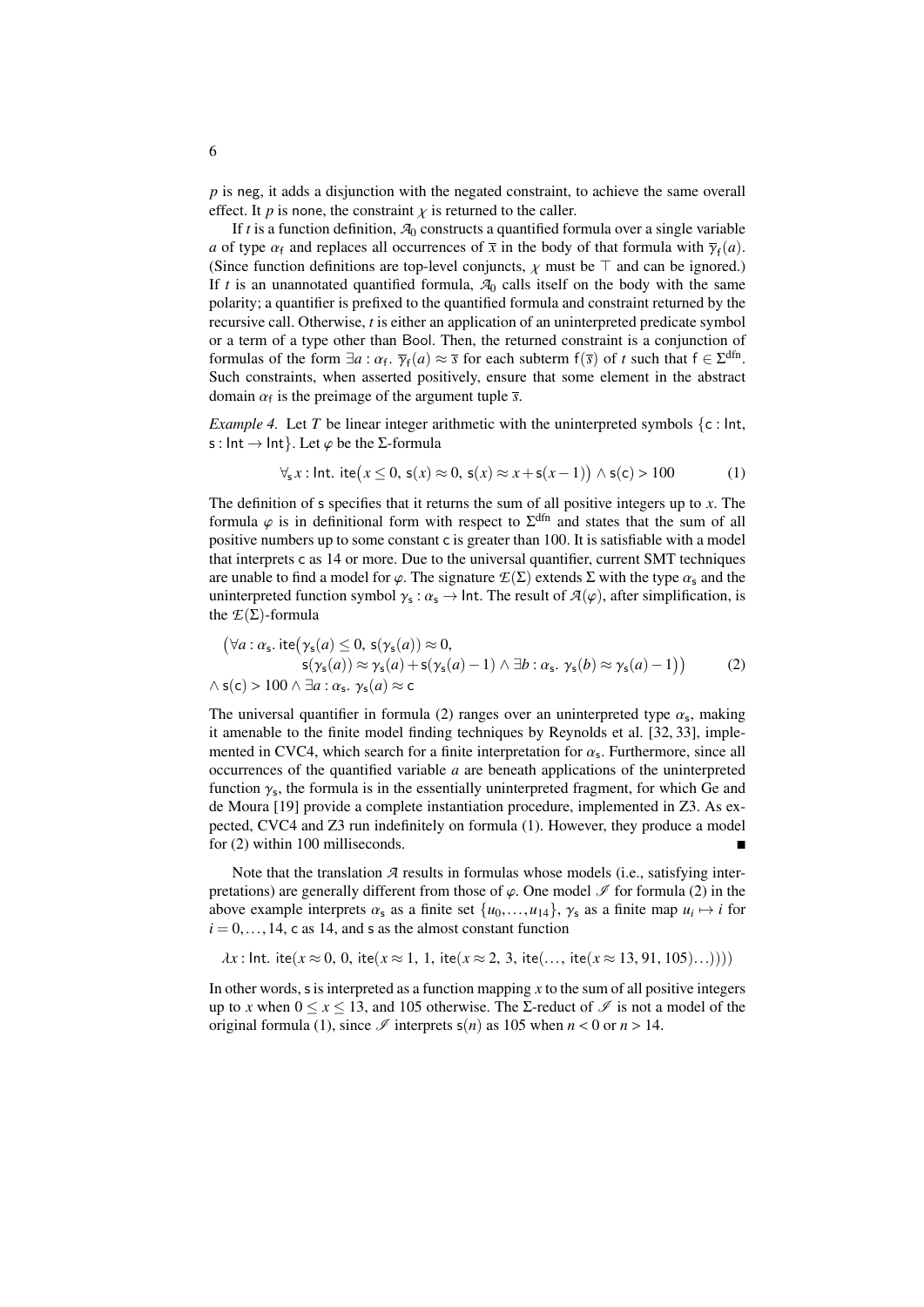However, under the assumption that the function definitions in  $\Sigma^{\text{dfn}}$  are admissible,  $A(\varphi)$  is equisatisfiable with  $\varphi$  for any  $\varphi$ . Moreover, the models of  $A(\varphi)$  contain pertinent information about the models of  $\varphi$ . For example, the model  $\mathscr I$  for formula [\(2\)](#page-5-0) given above interprets c as 14 and  $s(n)$  as  $\sum_{i=1}^{n} i$  for  $0 \le n \le 14$ , and there exists a model of formula [\(1\)](#page-5-1) that also interprets c and  $s(n)$  in the same way (for  $0 \le n \le 14$ ). In general, for every model of  $\mathcal{A}(\varphi)$ , there exists a model of  $\varphi$  that coincides with it on its interpretation of all function symbols in  $\Sigma^f \setminus \Sigma^{dfn}$ . Furthermore, the model of  $\mathcal{A}(\varphi)$  will also give correct information for the defined functions at all points belonging to the will also give correct information for the defined functions at all points belonging to the domains of the corresponding abstract types  $\alpha_f$ . This can sometimes help users debug<br>their function definitions their function definitions.

We sketch the correctness of translation *A*. For a set of ground literals *L*, we write  $X(L)$  to denote the set of constraints that force the concretization functions to have the necessary elements in their range for determining the satisfiability of *L* with respect to the function definitions in the translation. Formally,

<span id="page-6-2"></span>
$$
X(L) = \{ \exists a : \alpha_f, \ \overline{\gamma}_f(a) \approx \overline{t} \mid f(\overline{t}) \in \mathcal{T}(L), \ f \in \Sigma^{\text{dfn}} \}
$$
 (3)

The following lemma states the central invariant behind the translation *A*.

**Lemma 5.** Let *ψ* be a formula not containing function definitions, and let *∮* be an *E*( $Σ$ )-interpretation whose  $Σ$ -reduct is a model of  $T$ . Then  $I$  satisfies  $A(ψ)$  if and only *if it satisfies*  $L \cup X(L)$ *, where*  $L$  *is a set of ground*  $\Sigma$ -literals that  $T$ -entail  $\psi$ *.* 

*Proof sketch.* By definition of *A* and case analysis on the return values of  $A_0$ .

<span id="page-6-0"></span>**Lemma 6.** *If*  $\psi$  *is a formula not containing function definitions, then*  $A(\psi) \models_T \psi$ .

<span id="page-6-1"></span>**Theorem 7.** *If*  $\varphi$  *is a*  $\Sigma$ *-formula in definitional form with respect to*  $\Sigma^{\text{dfn}}$  *and the set of function definitions* A corresponding to  $\Sigma^{\text{dfn}}$  *is admissible, then*  $\varphi$  and  $\mathcal{A}(\varphi)$  are equi*function definitions*  $\Delta$  *corresponding to*  $\Sigma^{\text{dfn}}$  *is admissible, then*  $\varphi$  *and*  $\mathcal{A}(\varphi)$  *are equi-*<br>satisfiable in T *satisfiable in T.*

*Proof sketch.* First, we show that if  $\varphi$  is satisfied by an  $\Sigma$ -interpretation  $\mathscr{I}$ , then  $\mathcal{A}(\varphi)$  is satisfied by an  $\mathcal{E}(\Sigma)$ -interpretation  $\mathcal{I}'$ . Let  $\mathcal{I}'$  be the  $\mathcal{E}(\Sigma)$ -interpretation that interprets all types  $\tau \in \Sigma^{ty}$  as  $\tau^{\mathscr{I}}$ , all functions  $f \in \Sigma^{f}$  as  $f^{\mathscr{I}}$ , and for each function  $f : \tau_1 \times \cdots \times \tau_n \to$ <br>The position on such tuples  $\tau$  in  $\Sigma^{\text{dfn}}$ , interprets  $\alpha_f$  as  $\tau_1^{\mathscr{I}} \times \cdots \times \tau_n^{\mathscr{I}}$  and each  $\gamma_{f,i}$  as the *i*<sup>th</sup> projection on such tuples<br>for  $i-1$  and  $\gamma$  is a set of ground literals *I* that entail  $\alpha$ for *i* = 1,...,*n*. Since  $\mathcal{I}'$  satisfies  $\varphi$ , it satisfies a set of ground literals *L* that entail  $\varphi$ .<br>Furthermore,  $\mathcal{I}'$  satisfies every constraint of the form  $\exists a : \alpha_f$ ,  $\overline{\gamma}_f(a) \approx \overline{t}$ , since by our Future inore,  $\mathcal{F}$  satisfies every construction of the form  $\exists a : a_f : \gamma_f(a) \approx t$ , since by our construction of  $\mathcal{I}'$  there exists a value  $v \in \alpha_f \mathcal{I}'$  such that  $v = t^{\mathcal{I}'}$ . Thus,  $\mathcal{I}'$  satisfies  $I \cup X(I)$  and b *L* ∪ X(*L*), and by Lemma [6](#page-6-0) we conclude  $\mathcal{I}'$  satisfies  $\mathcal{A}(\varphi)$ .<br>Second, we show that if  $\mathcal{A}(\varphi)$  is satisfied by a  $\mathcal{F}(\Sigma)$ .

Second, we show that if  $\mathcal{A}(\varphi)$  is satisfied by a  $\mathcal{E}(\Sigma)$ -interpretation  $\mathcal{I}'$ , then  $\varphi$  is set to be set to the second by a  $\Sigma$ -interpretation  $\mathcal{I}'$ . Since  $\varphi$  is in definitional form with respect to satisfied by a  $\Sigma$ -interpretation  $\mathscr{I}$ . Since  $\varphi$  is in definitional form with respect to the functions defined by  $\Delta$ , it must be of the form  $\Delta \wedge \varphi_0$ . First, we define a sequence of  $Σ$ -literals sets  $L_0 ⊆ L_1 ⊆ ⋯$  such that  $\mathscr{I}'$  satisfies  $L_i ∪ X(L_i)$  for  $i = 0, 1, ...$  Since  $\mathscr{I}'$  satisfies  $β$  (satisfies a set of literals  $I + X(I)$  where  $I$  is I' satisfies  $A(\varphi_0)$ , by Lemma [6,](#page-6-0) I' satisfies a set of literals  $L \cup X(L)$  where *L* is a set of Σ-literals that entail  $\varphi_0$ . Let  $L_0 = L$ . For each  $i \geq 0$ , let  $\psi_i$  be the formula  $\wedge$  { $\mathcal{A}(\varphi_f[\vec{t}/\vec{x}]) | f(\vec{t}) \in \mathcal{T}(L_i), f \in \Sigma^{\text{dfn}}\}$ , where  $\forall_f \bar{x}, \varphi_f \in \Delta$ . Since  $\mathcal{I}'$  satisfies  $\mathcal{A}(\forall_f \bar{x}, \varphi_f)$ <br>and  $X(I_i)$ , we know that  $\mathcal{I}'$  also satisfies  $\nu_i$ . Thus by Lemma 6,  $\mathcal{I}'$  satisf and  $X(L_i)$ , we know that  $\mathcal{I}'$  also satisfies  $\psi_i$ . Thus by Lemma [6,](#page-6-0)  $\mathcal{I}'$  satisfies a set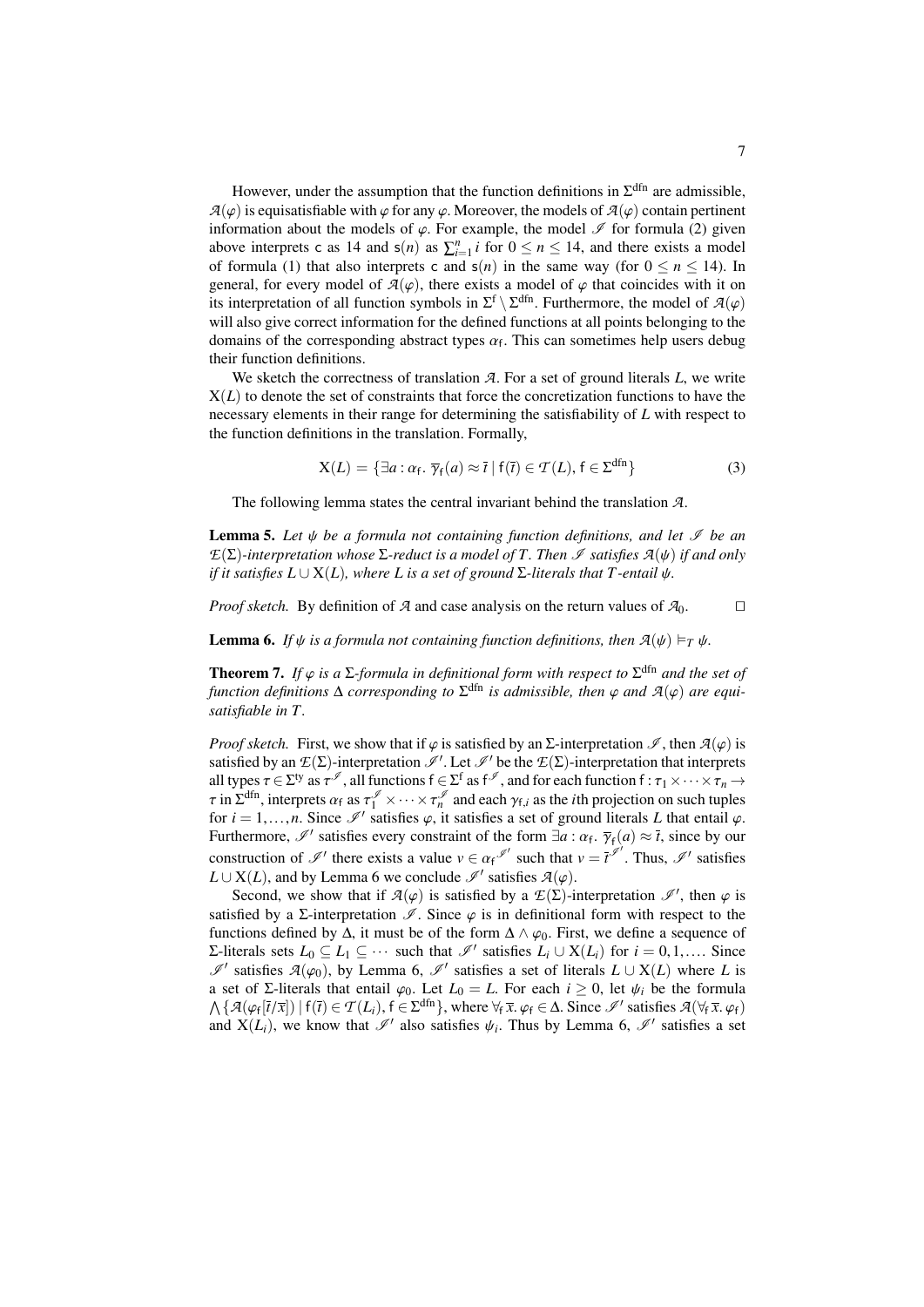of literals *L* ∪ X(*L*) where *L* is a set of Σ-literals that entail  $\psi_i$ . Let  $L_{i+1} = L_0 ∪ L$ .<br>Let *L* be the limit of this sequence (i.e.  $l \in L$  if and only if  $l \in L$  for some *i*) Let  $L_{\infty}$  be the limit of this sequence (i.e.,  $\ell \in L_{\infty}$  if and only if  $\ell \in L_i$  for some *i*), and let  $\psi$  be the *Σ*-formula  $\Lambda L_{\infty}$ . To show that  $\psi$  is closed under function expansion with respect to  $\Lambda$ , we first note that by construction  $\psi$  entails  $\psi$ . For any function with respect to  $\Delta$ , we first note that by construction  $\psi$  entails  $\psi_{\infty}$ . For any function symbol f and terms  $\bar{t}$ , since  $\varphi_f[\bar{t}/\bar{x}]$  does not contain function definitions, by Lemma [6,](#page-6-0)<br> $\mathcal{A}(c_5[\bar{t}/\bar{x}])$  entails  $(c_5[\bar{t}/\bar{x}])$ . Thus,  $\psi$  entails  $f(c_5[\bar{t}/\bar{x}])$   $f(\bar{t}) \in \mathcal{T}(\psi)$ ,  $f \in \mathcal{S}^{\text{dfn}}$  $A(\varphi_f[\vec{t}/\vec{x}])$  entails  $\varphi_f[\vec{t}/\vec{x}]$ . Thus,  $\psi$  entails  $\{\varphi_f[\vec{t}/\vec{x}] \mid f(\vec{t}) \in \mathcal{T}(\psi), f \in \Sigma^{\text{dfn}}\}$ , meaning that  $\psi$  is closed under function expansion with respect to  $\Lambda$ . Furthermore,  $\psi$  entails  $\varphi_0$   $\psi$  is closed under function expansion with respect to  $\Delta$ . Furthermore,  $\psi$  entails  $\varphi_0$  since  $L_0 \subseteq L_{\infty}$ . Since  $\psi$  is a *T*-satisfiable formula that is closed under function expansion and  $\Delta$  is admissible, by definition there exists a Σ-interpretation  $\Im$  satisfying  $\psi \wedge \Delta$ , which entails  $\Delta \wedge \varphi_0$ , i.e.,  $\varphi$ . entails  $\Delta \wedge \varphi_0$ , i.e.,  $\varphi$ .

The intuition of the above proof is as follows. First,  $A(\varphi)$  cannot be unsatisfiable when  $\varphi$  is satisfiable since any Σ-interpretation that satisfies  $\varphi$  can be extended in a straightforward way to an  $E(\Sigma)$ -interpretation that satisfies  $A(\varphi)$ , by interpreting the abstract types in the same way as the Cartesian products they abstract, thereby satisfying all existential constraints introduced by *A*. Conversely, if a model is found for  $A(\varphi)$ , existential constraints introduced by  $\mathcal A$  ensure that this model also satisfies a  $\Sigma$ -formula that is closed under function expansion and that entails the goal of  $\varphi$ . This implies the existence of a model for  $\varphi$  provided that  $\Delta$  is admissible.

We give an intuition of Theorem [7](#page-6-1) in the context of an example.

*Example 8.* Let us revisit the formulas in Example [4.](#page-5-2) If the original formula [\(1\)](#page-5-1) is *T*-satisfiable, the translated formula [\(2\)](#page-5-0) is clearly also *T*-satisfiable since  $\alpha_s$  can be interpreted as the integers and  $\gamma_s$  as the identity function. Conversely, we claim that [\(2\)](#page-5-0) is *T*-satisfiable only if [\(1\)](#page-5-1) is *T*-satisfiable, noting that the set  $\{\forall_{s} x. \varphi_{s}\}$  is admissible, where  $\varphi_s$  is the formula ite $(x \le 0, s(x) \approx 0, s(x) \approx x + s(x-1))$ . Clearly, any inter-<br>pretation  $\mathcal{I}_s$  satisfying formula (2) satisfies  $I_0 \cup X(I_0)$  where  $I_0 = Is(c) > 100$  and pretation  $\mathscr I$  satisfying formula [\(2\)](#page-5-0) satisfies  $L_0 \cup X(L_0)$ , where  $L_0 = \{s(c) > 100\}$  and  $X(L_0)$ , defined by equation [\(3\)](#page-6-2), consists of the single constraint  $\exists a : \alpha_s$ .  $\gamma_s(a) \approx c$ . Since  $\emptyset$  also satisfies both the translated function definition for s (the first conjunct of (2))  $\mathscr I$  also satisfies both the translated function definition for s (the first conjunct of [\(2\)](#page-5-0)) and  $X(L_0)$ , it must also satisfy

ite(c 
$$
\leq
$$
 0, s(c)  $\approx$  0, s(c)  $\approx$  c + s(c-1)  $\land \exists b : \alpha_s$ .  $\gamma_s(b) \approx$  c - 1)

The existential constraint in the above formula ensures that whenever  $\mathscr I$  satisfies the set  $L_1 = L_0 \cup \{\neg \text{ c} < 0, \text{ s}(c) \approx \text{ c} + \text{ s}(c-1)\}\,$ ,  $\mathscr{I}$  satisfies  $X(L_1)$  as well. Hence, by repeated application of this reasoning, it follows that a model of formula [\(2\)](#page-5-0) that interprets c as *n* must also satisfy  $\psi$ :

$$
s(c) > 100 \wedge \bigwedge_{i=0}^{n-1} \bigl( \neg (c - i \le 0) \wedge s(c - i) \approx c - i + s(c - i - 1) \bigr) \wedge c - n \le 0 \wedge s(c - n) \approx 0
$$

This formula is closed under function expansion since it entails  $\varphi_s[(c-i)/x]$  for  $i = 0$ <br>for *i* and contains only s applications corresponding to  $s(c-i)$  for  $i = 0$ , as Since <sup>0</sup>,...,*<sup>n</sup>* and contains only <sup>s</sup> applications corresponding to <sup>s</sup>(c−*i*) for *<sup>i</sup>* <sup>=</sup> <sup>0</sup>,...,*n*. Since { $\forall$ <sub>s</sub> *x*. *ϕ*<sub>s</sub>} is admissible, there exists a Σ-interpretation satisfying  $\psi \land \forall$ <sub>s</sub> *x*. *ϕ*<sub>s</sub>, which entails formula (1) entails formula [\(1\)](#page-5-1).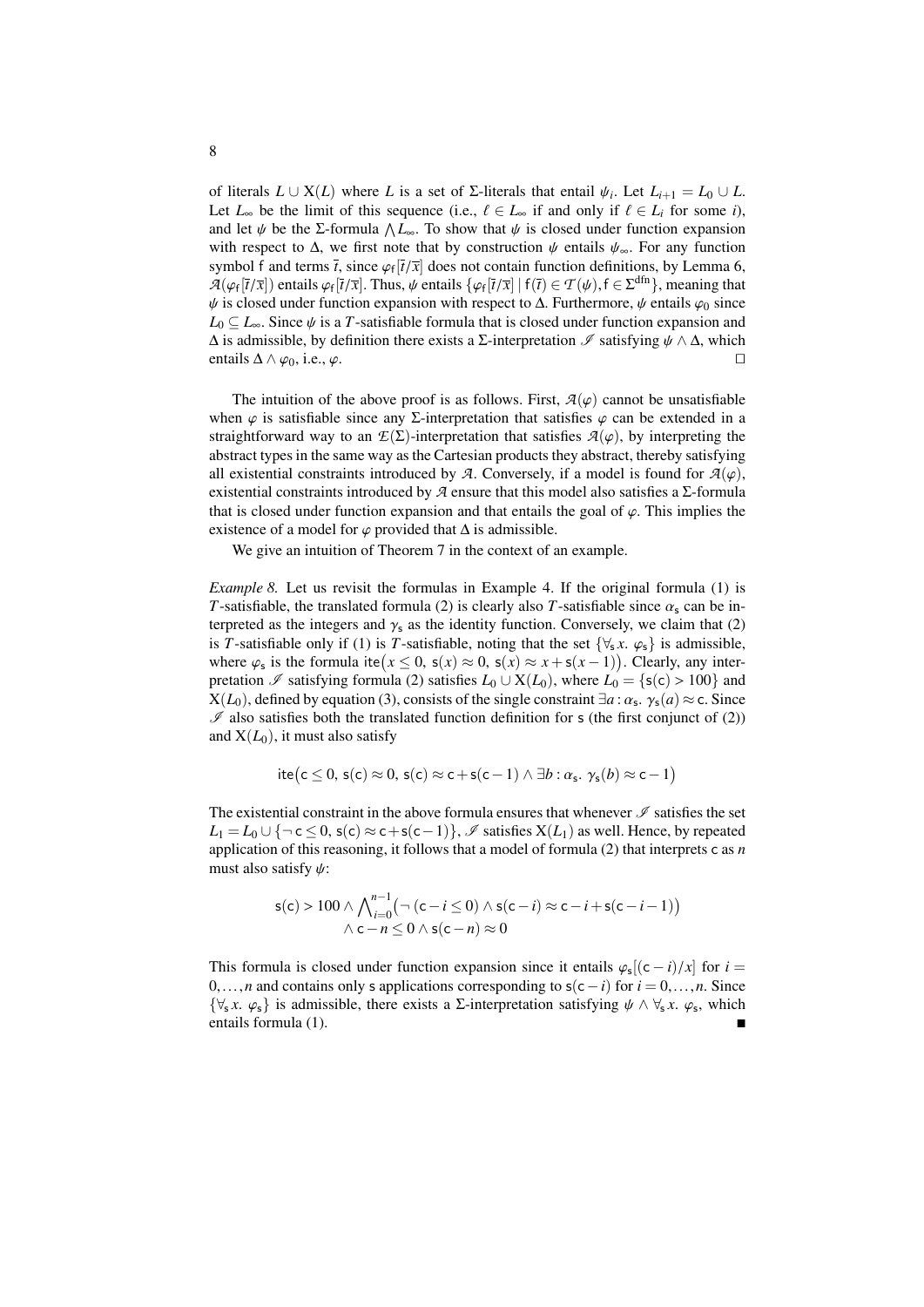#### <span id="page-8-0"></span>4 Implementations

We have implemented the translation  $A$  in two separate systems, as a preprocessor in CVC4 (version 1.5 prerelease) and in the CVC4-based higher-order model finder Nunchaku. This section describes how the translation is implemented in each system, as well as optimizations used by CVC4 to find models of translated problems.

#### <span id="page-8-1"></span>4.1 CVC4

In CVC4, function definitions  $\forall_f \bar{x}$ .  $\varphi$  can be written using the define-fun-rec command from SMT-LIB 2.5 [\[3\]](#page-14-0). Formula [\(1\)](#page-5-1) from Example [4](#page-5-2) can be specified as

```
(\text{define-fun-rec s } ((x Int)) \text{ Int } (\text{ite } (<= x 0) 0 (+ x (s (- x 1))))))(declare-fun c () Int)
(assert (> (s c) 100))
(check-sat)
```
When reading this input, CVC4 adds the annotated quantified formula

$$
\forall_{s} x. s(x) \approx \text{ite}(x \leq 0, 0, s(x-1))
$$

to its list of assertions, which after rewriting becomes

$$
\forall_{s} x. \text{ite}(x \leq 0, s(x) \approx 0, s(x) \approx s(x-1))
$$

By specifying the command-line option --fmf-fun, users can enable CVC4's finite model finding mode for recursive functions. In this mode, CVC4 will replace its list of known assertions based on the *A* translation before checking for satisfiability. Accordingly, the solver will output the approximation of the interpretation it used for recursive function definitions. For the example above, it outputs a model of s where only the values of  $s(x)$  for  $x = 0, \ldots, 14$  are correctly given:

```
(model
 (define-fun s (($x1 Int)) Int
   (ite (= $x1 14) 105 (ite (= $x1 13) 91 (ite (= $x1 12) 78
     (ite (= $x1 11) 66 (ite (= $x1 10) 55 (ite (= $x1 4) 10
       (ite (= $x1 9) 45 (ite (= $x1 8) 36 (ite (= $x1 7) 28
         (ite (= $x1 6) 21 (ite (= $x1 3) 6 (ite (= $x1 5) 15
           (ite (= $x1 2) 3 (ite (= $x1 1) 1 0))))))))))(define-fun c () Int 14))
```
With the --fmf-fun option enabled, CVC4 assumes that functions introduced using define-fun-rec are admissible. Admissibility must be proved externally by the user e.g., manually, using a syntactic criterion, or with the help of a termination prover. If some function definitions are not admissible, CVC4 may answer *sat* for an unsatisfiable problem. For example, if we add the inconsistent definition

```
(define-time-function-rec h ((x Int)) Int (+ (h x) x))
```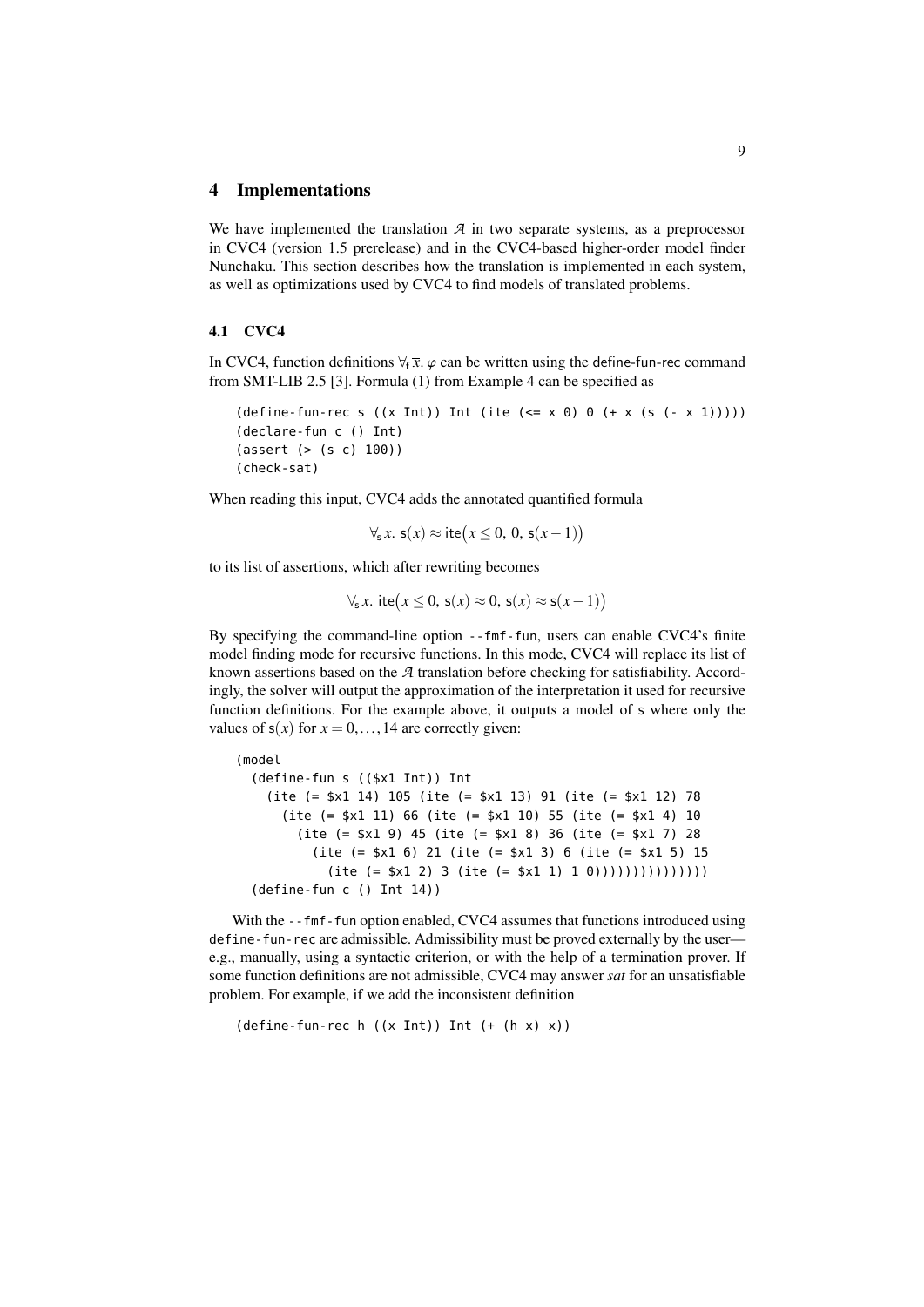to the above problem and run CVC4 with --fmf-fun, it wrongly answers *sat.*

CVC4 implements a few optimizations designed to help finding finite models of  $A(\varphi)$ . Like other systems, the finite model finding capability of CVC4 incrementally fixes bounds on the cardinalities of uninterpreted types and increases these bounds until it encounters a model. When multiple types are present, it uses a fairness scheme that bounds the sum of cardinalities of all uninterpreted types [\[34\]](#page-16-5). For example, if a signature has two uninterpreted types  $\tau_1$  and  $\tau_2$ , it will first search for models where  $|\tau_1| + |\tau_2|$  is at most 2, then 3, 4, and so on. To accelerate the search for models, we implemented an optimization based on statically inferring *monotonic* types. A monotonic type is one in which models can always be extended with additional elements of that type [\[9,](#page-15-6) [13\]](#page-15-7). Types  $\alpha_f$  introduced by our translation *A* are monotonic, because  $\approx$ <br>is never used directly on such types [13]. CVC4 takes advantage of this by fixing the is never used directly on such types [\[13\]](#page-15-7). CVC4 takes advantage of this by fixing the bounds for all monotonic types simultaneously. That is, if  $\tau_1$  and  $\tau_2$  are inferred to be monotonic (regardless of whether they are present in the original problem or introduced by our translation), the solver fixes the bound for both types to be 1, then 2, and so on. This scheme allows the solver greater flexibility compared with the default scheme, and comes with no loss of generality with respect to models, since monotonic types can always be extended to have equal cardinalities.

By default, CVC4 uses techniques to minimize the number of literals it considers when constructing propositional satisfying assignments for formulas [\[16\]](#page-15-8). However, we have found such techniques degrade performance for finite model finding on problems having recursive functions that are defined by cases. For this reason, we disable the techniques for problems produced from our translation.

#### 4.2 Nunchaku

Nunchaku is a new higher-order model finder designed to be integrated with several proof assistants. The first version, 0.1, was released in January 2016 with support for (co)algebraic datatypes, (co)recursive functions and (co)inductive predicates. Support for higher-order functions is planned for the next release. We have developed a preliminary Isabelle frontend and are planning further frontends for Coq, the TLA<sup>+</sup> Proof System, and possibly other proof assistants.

Nunchaku is the spiritual successor to Nitpick for Isabelle/HOL [\[10\]](#page-15-9), but is developed as a standalone OCaml program, with its own input language. Whereas Nitpick generates a succession of problems where cardinalities of finite types grow at each step, Nunchaku translates its input to one first-order logic program that targets the finite model finding fragment of CVC4, including (co)algebraic datatypes [\[29\]](#page-16-6). Using CVC4 also allows Nunchaku to provide efficient arithmetic reasoning and to detect unsatisfiability in addition to satisfiability.

The input syntax was inspired by that other systems based on higher-order logic (e.g., Isabelle/HOL) and by functional programming languages (e.g., OCaml). The following simple problem gives a taste of the syntax:

```
data nat := Zero | Suc nat.
pred even : nat -> prop :=
  even Zero;
```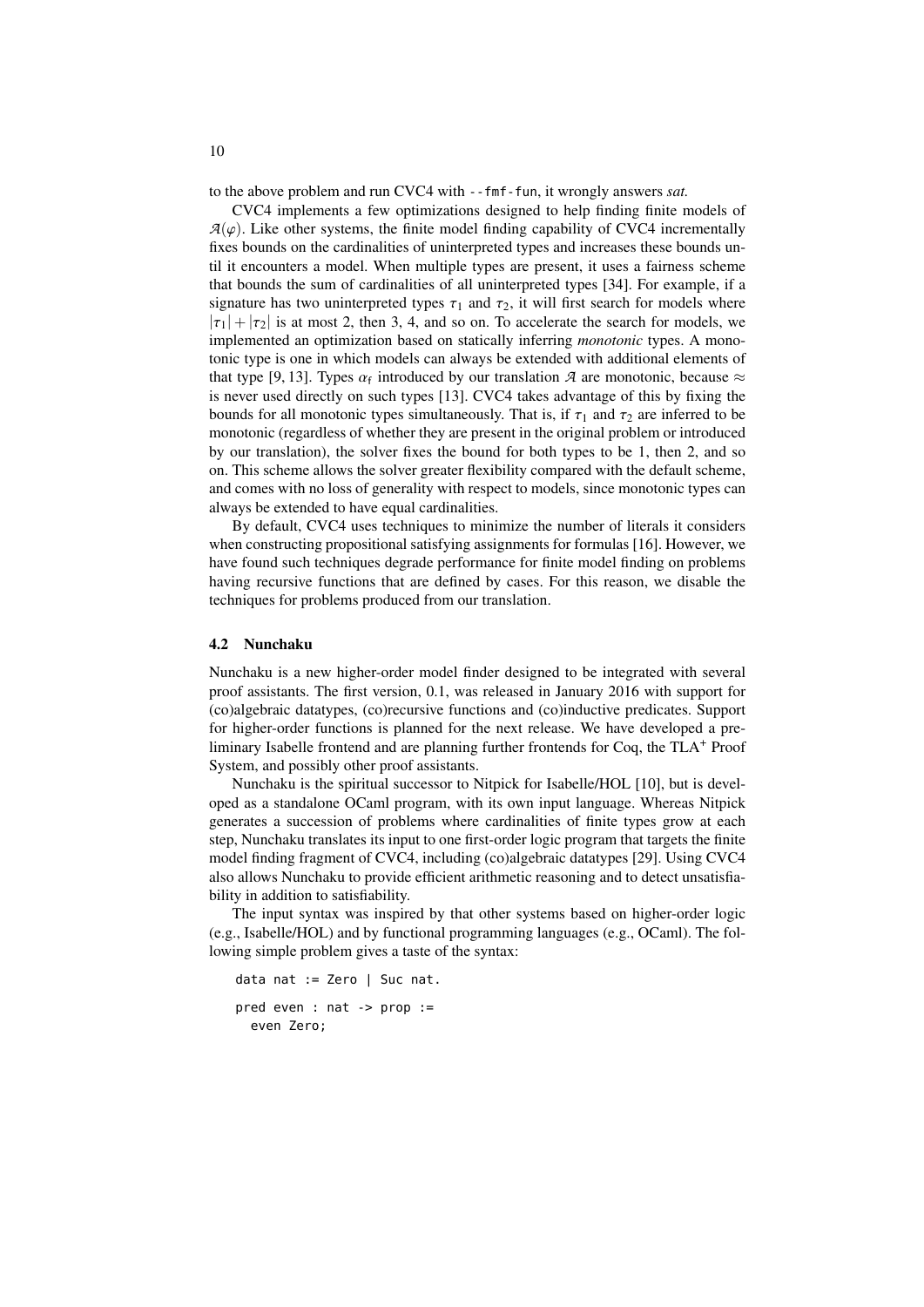```
forall n. odd n => even (Suc n)
and odd : nat -> prop :=
  forall n. even n => odd (Suc n).
val m : nat.
goal even m \&< (m = Zero).
```
The problem defines a datatype (nat) and two mutually recursive inductive predicates (even and odd), it declares a constant m, and specifies a goal to satisfy ("*m* is even and nonzero"). Nunchaku quickly finds the following partial model:

```
val m := Suc (Suc Zero).
val odd := fun x. if x = Suc Zero then true else ?_{--}.
val even := fun x. if x = Suc (Suc Zero) || x = Zero then true
                   else ?__.
```
The partial model gives sufficient information to the user to evaluate the goal: "2 is even if 1 is odd, 1 is odd if 0 is even, and 0 is even."

Nunchaku parses and types the input problem before applying a sequence of translations, each reducing the distance to the target fragment. In our example, the predicates even and odd are *polarized* (specialized into a pair of predicates such that one is used in positive positions and the other in negative positions), then translated into admissible recursive functions, before another pass applies the encoding described in this paper. If a model is found, it is translated back to the input language, with ?\_\_ placeholders indicating unknown values.

Conceptually, the sequence of transformation is a two-way pipeline built by composing pairs (encode, decode) of transformations. For each such pair, encode transforms a problem over a signature  $\Sigma$  in a logic  $\mathscr L$  to a problem over a signature  $\Sigma'$  in a logic  $\mathscr L',$ and decode translates a model in  $\mathcal{L}^{\prime}$  over  $\Sigma^{\prime}$  into a model in  $\mathcal{L}$  over  $\Sigma$ , in the spirit of institution theory [\[20\]](#page-15-10). The pipeline currently consists of the following phases:

Type inference infers types and checks definitions;

**Type skolemization** replaces  $\exists \alpha$ .  $\varphi[\alpha]$  with  $\varphi[\tau]$ , where  $\tau$  is a fresh type;

- Monomorphization specializes polymorphic definitions on their type arguments and removes unused definitions;
- Elimination of equations translates multiple-equation definitions of recursive functions into a single nested pattern matching;
- Polarization specializes predicates into a version used in positive positions and a version used in negative positions;
- Unrolling adds a decreasing argument to possibly ill-founded predicates to make them well founded;

Skolemization introduces Skolem symbols for term variables;

Elimination of (co)inductive predicates recasts a multiple-clause (co)inductive predicate specification into a recursive equation;

Recursion elimination performs the encoding from Section [3;](#page-3-0)

Elimination of pattern matching rewrites pattern-matching expressions using datatype discriminators and selectors;

CVC4 invocation runs CVC4 to obtain a model.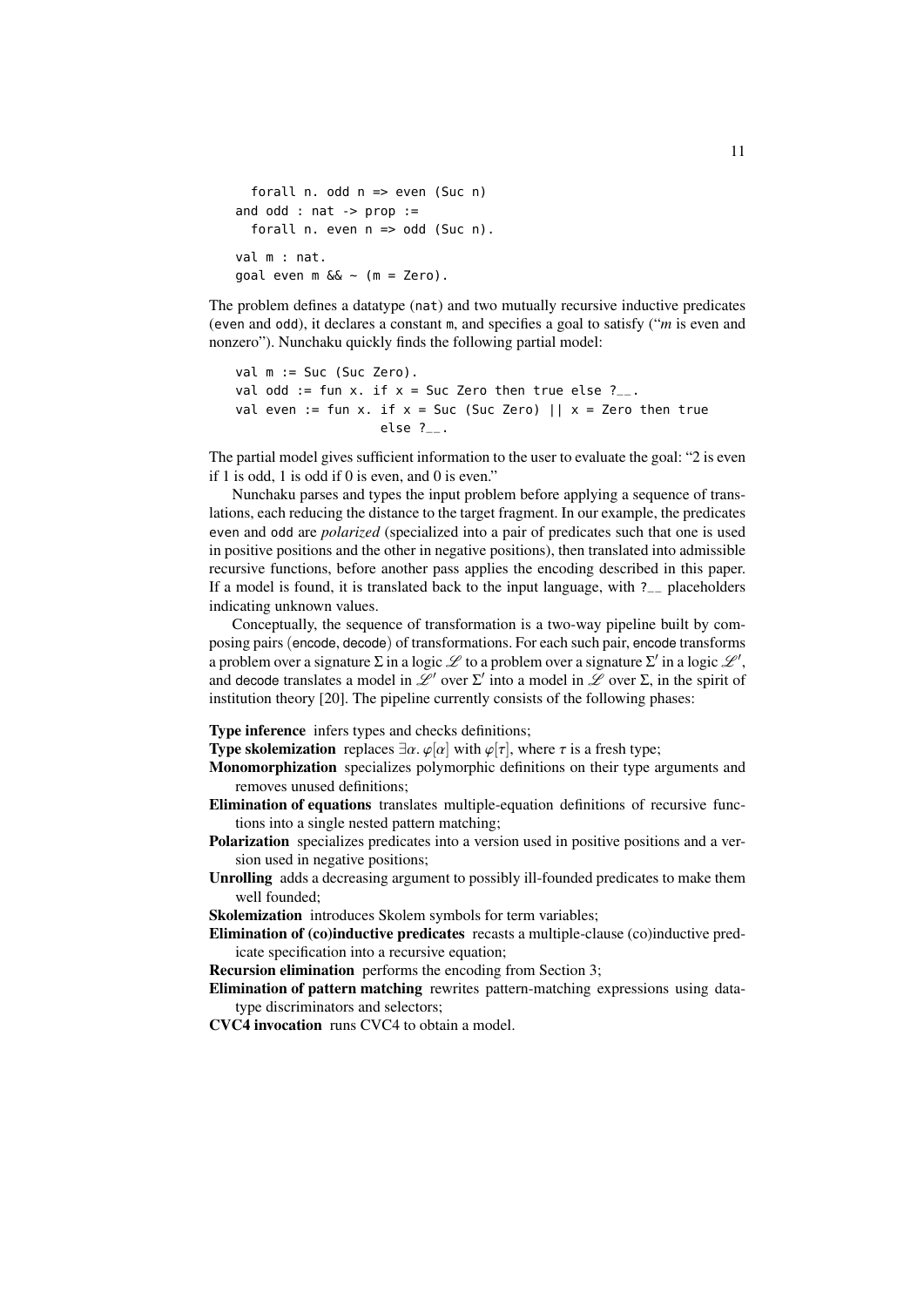### <span id="page-11-0"></span>5 Evaluation

In this section, we evaluate both the overall impact of the translation introduced in Section [3](#page-3-0) and the performance of individual SMT techniques. We gathered 602 benchmarks from three sources, which we will refer to as IsaPlanner, Leon, and Nunchaku-Mut:

- The IsaPlanner set consists of the 79 benchmarks from the IsaPlanner suite [\[22\]](#page-15-2) that do not contain higher-order functions. These benchmarks have been used recently as challenge problems for a variety of inductive theorem provers. They heavily involve recursive functions and are limited to a theory of algebraic datatypes with a signature that contains uninterpreted function symbols over these datatypes.
- The Leon set consists of [1](#page-11-1)66 benchmarks from the Leon repository,<sup>1</sup> which were constructed from verification conditions on simple Scala programs. These benchmarks also heavily involve recursively defined functions over algebraic datatypes, but cover a wide variety of additional theories, including bit vectors, arrays, and both linear and nonlinear arithmetic.
- The Nunchaku-Mut set consists of 357 benchmarks originating from Isabelle/HOL. They involve (co)recursively defined functions over (co)algebraic datatypes and uninterpreted functions but no other theories. They were obtained by mutation of negated Isabelle theorems, as was done for evaluating Nitpick [\[10\]](#page-15-9). In our experience, benchmarks created by mutation have a high likelihood of having small, easy-to-find models.

The IsaPlanner and Leon benchmarks are expressed in SMT-LIB 2.5 and are in definitional form with respect to a set of well-founded functions. The Leon tool was used to generate SMT-LIB files. A majority of these benchmarks are unsatisfiable. For each of the 245 benchmarks, we considered up to three randomly selected mutated forms of its goal  $\psi$ . In particular, we considered unique formulas that are obtained as a result of exchanging a subterm of  $\psi$  at one position with another of the same type at another position. In total, we considered 213 mutated forms of theorems from IsaPlanner and 427 mutated forms of theorems from Leon. We will call these sets IsaPlanner-Mut and Leon-Mut, respectively. Each of these benchmarks exists in two versions: with and without the *A* translation. Problems with *A* were produced by running CVC4's preprocessor on each benchmark.

For Nunchaku-Mut, the Isabelle Nunchaku frontend was used to generate thousands of Nunchaku problems from Isabelle/HOL theory files involving lists, trees, and other functional data structures. Nunchaku was then used to generate SMT-LIB files, again in two versions: with and without the *A* translation. Problems requiring higher-order logic were discarded, since Nunchaku does not yet support them, leaving 357 problems.

Among SMT solvers, we considered Z3 [\[17\]](#page-15-11) and CVC4 [\[2\]](#page-14-2). Z3 runs heuristic methods for quantifier instantiation [\[15\]](#page-15-0) as well as methods for finding models for quantified formulas [\[19\]](#page-15-1). For CVC4, we considered four configurations, referred to as CVC4h, CVC4f, CVC4fh, and CVC4fm here. Configuration CVC4h runs heuristic and conflictbased techniques for quantifier instantiation [\[31\]](#page-16-0), but does not include techniques for

12

<span id="page-11-1"></span><sup>1</sup> <https://github.com/epfl-lara/leon/>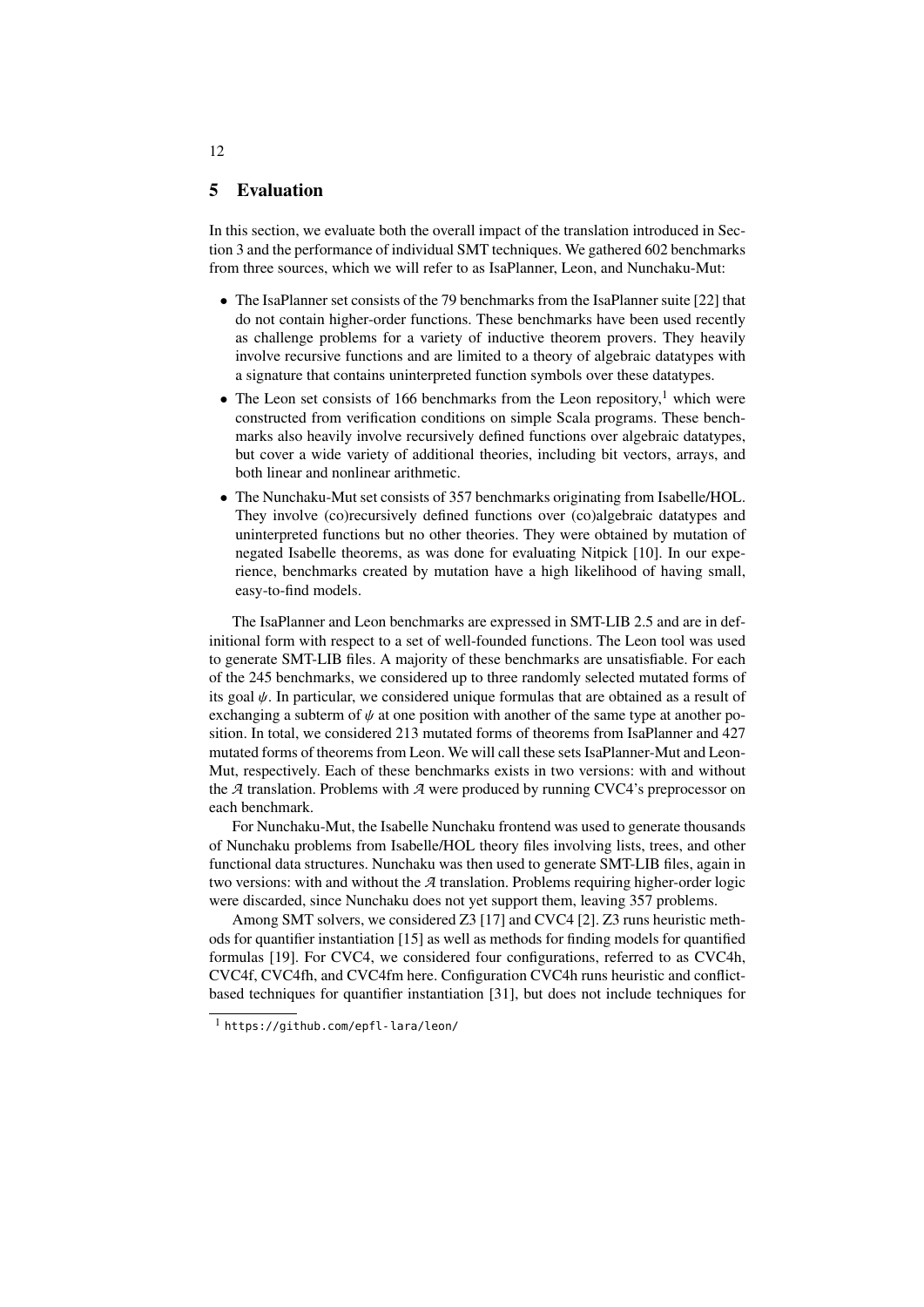|                | Z3     |                                  | CVC <sub>4</sub> h |                        | CVC <sub>4f</sub> |                        | CVC4fh    |                        | CVC4fm         |                        |
|----------------|--------|----------------------------------|--------------------|------------------------|-------------------|------------------------|-----------|------------------------|----------------|------------------------|
|                |        | $\varphi$ $\mathcal{A}(\varphi)$ | $\varphi$          | $\mathcal{A}(\varphi)$ | $\varphi$         | $\mathcal{A}(\varphi)$ | $\varphi$ | $\mathcal{A}(\varphi)$ | $\varphi$      | $\mathcal{A}(\varphi)$ |
| IsaPlanner     | $_{0}$ | $\theta$                         | $\theta$           | $\theta$               | $\theta$          | $\theta$               | $\theta$  | $\theta$               | $\theta$       | 0                      |
| IsaPlanner-Mut | 0      | 41                               | 0                  | $\Omega$               | 0                 | 153                    | $\Omega$  | 153                    | $\Omega$       | 153                    |
| Leon           | 0      | $\mathfrak{D}$                   | 0                  | 0                      | $\Omega$          | 9                      | 0         | 9                      | $\Omega$       | 10                     |
| Leon-Mut       | 11     | 78                               | 6                  | 6                      | 6                 | 189                    | 6         | 189                    | 6              | 189                    |
| Nunchaku-Mut   | 3      | 27                               | 0                  | 0                      | 3                 | 199                    | 2         | <b>200</b>             | $\mathfrak{D}$ | 199                    |
| Total          |        | 14 148                           | 6                  | 6                      | 8                 | 550                    | 8         | 551                    | 8              | 551                    |

<span id="page-12-0"></span>Fig. 2. Number of *sat* responses on benchmarks without and with *A* translation

|                   | Z3  |                                  | CVC <sub>4</sub> h |                                  |           | CVC4f                  |     | CVC4fh                           |           | CVC4fm                 |  |
|-------------------|-----|----------------------------------|--------------------|----------------------------------|-----------|------------------------|-----|----------------------------------|-----------|------------------------|--|
|                   |     | $\varphi$ $\mathcal{A}(\varphi)$ |                    | $\varphi$ $\mathcal{A}(\varphi)$ | $\varphi$ | $\mathcal{A}(\varphi)$ |     | $\varphi$ $\mathcal{A}(\varphi)$ | $\varphi$ | $\mathcal{A}(\varphi)$ |  |
| <b>IsaPlanner</b> | 14  | 15                               | 15                 | 15                               |           | 15                     | 15  | -15                              |           | 15                     |  |
| IsaPlanner-Mut    | 18  | 18                               | 18                 | 18                               | 4         | 18                     | 18  | 18                               | 4         | -18                    |  |
| Leon              | 74  | 79                               | 80                 | 80                               | 17        | 78                     | 80  | 77                               | 17        | 78                     |  |
| Leon-Mut          | 84  | 98                               | 104                | 98                               | 24        | 100                    | 104 | 98                               | 24        | 100                    |  |
| Nunchaku-Mut      | 61  | 59                               | 46                 | 53                               | 45        | 59                     | 44  | 59                               | 45        | 59                     |  |
| Total             | 251 | 269                              |                    | 263 264                          | 91        | 270                    | 261 | 267                              | 91        | <b>270</b>             |  |

<span id="page-12-1"></span>Fig. 3. Number of *unsat* responses on benchmarks without and with *A* translation

finding models. The other configurations run the finite model finding procedure due to Reynolds et al. [\[32,](#page-16-1) [33\]](#page-16-2). Configuration CVC4fh additionally incorporates heuristic quantifier instantiation as described in Section 2.3 of [\[33\]](#page-16-2), and CVC4fm incorporates the fairness scheme for monotonic types as described in Section [4.1.](#page-8-1)

The results are summarized in Figures [2](#page-12-0) and [3.](#page-12-1) Bold indicates the maximum of a row. The benchmarks and more detailed results are available online.<sup>[2](#page-12-2)</sup> The figures are divided into benchmarks triggering *unsat* and *sat* responses and further into benchmarks before and after the translation *A*. The raw evaluation data reveals no cases in which a solver answered *unsat* on a benchmark  $\varphi$  and *sat* on its corresponding benchmark  $A(\varphi)$ , or vice versa. This is consistent with our expectations and Theorem [7,](#page-6-1) since these benchmarks contain only well-founded function definitions.

Figure [2](#page-12-0) shows that for untranslated benchmarks (the " $\varphi$ " columns), the number of *sat* responses is very low across all configurations. This confirms the shortcomings of existing SMT techniques for finding models for benchmarks containing recursively defined functions. The translation  $\mathcal{A}$  (the " $\mathcal{A}(\varphi)$ " columns) has a major impact. CVC4f finds 550 of the 1242 benchmarks to be satisfiable, including 9 benchmarks in the nonmutated Leon benchmark set. The two optimizations for finite model finding in CVC4 (configurations CVC4fh and CVC4fm) lead to a net gain of one satisfiable benchmark each with respect to CVC4f. The performance of Z3 for countermodels also improves dramatically, as it finds 134 more benchmarks to be satisfiable, including 5 that are not solved by CVC4f. We conclude that the translation *A* enables SMT solvers to find coun-

<span id="page-12-2"></span><sup>2</sup> <http://cs.uiowa.edu/~ajreynol/IJCAR2016-recfun>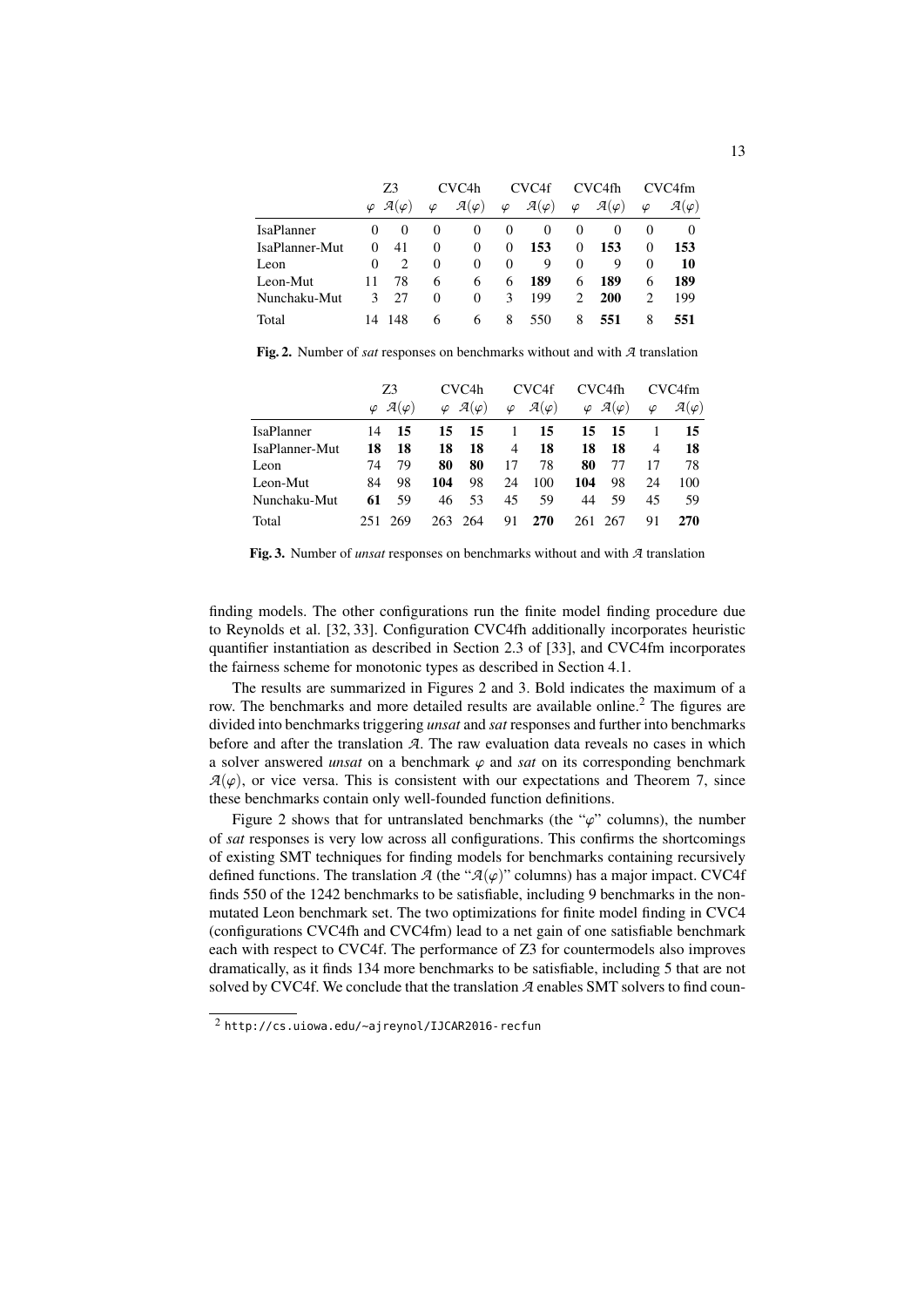termodels for conjectures involving recursively defined functions whose definitions are admissible.

Interestingly, the translation *A* helps all configurations for *unsat* responses as well. Z3 solves a total of 269 with the translation, whereas it solves only 251 without it. Surprisingly, the configuration CVC4f, which is not tailored for handling unsatisfiable benchmarks, solves 270 *unsat* benchmarks overall, which is more than both CVC4h and Z3. These results suggest that the translation does not degrade the performance of SMT solvers for unsatisfiable problems involving recursive functions, and instead often improve their performance. These results suggest that it would be interesting to try this translation in Sledgehammer [\[8\]](#page-15-12) and to try Nunchaku also as a proof tool.

#### <span id="page-13-0"></span>6 Related Work

We have already described the most closely related work, by Ge and de Moura [\[19\]](#page-15-1) and by Reynolds et al. [\[32,](#page-16-1) [33\]](#page-16-2), earlier in this paper. The finite model finding support in the instantiation-based iProver [\[23\]](#page-15-13) is also close, given the similarities with SMT.

Some finite model finders are based on a reduction to a decidable logic, typically propositional logic. The translation is parameterized by upper or exact finite bounds on the cardinalities of the atomic types. This procedure was pioneered by McCune in the earlier versions of Mace (originally styled MACE) [\[28\]](#page-16-7). Other conceptually similar finders are Paradox [\[14\]](#page-15-14) and FM-Darwin [\[5\]](#page-15-15) for first-order logic with equality; the Alloy Analyzer and its back-end Kodkod [\[37\]](#page-16-8) for first-order relational logic; and Refute [\[39\]](#page-16-9) and Nitpick [\[10\]](#page-15-9) for higher-order logic.

An alternative is to perform an exhaustive model search directly on the original problem. Given fixed cardinalities, the search space is represented as multidimensional tables. The procedure tries different values in the function and predicate tables, checking each time if the problem is satisfied. This approach was pioneered by FINDER [\[36\]](#page-16-10) and SEM [\[40\]](#page-16-11) and serves as the basis of many more model finders, notably the Alloy Analyzer's precursor [\[21\]](#page-15-16) and the later versions of Mace [\[27\]](#page-15-17).

Most of the above tools cannot cope with algebraic datatypes or other infinite types. Kuncak and Jackson [\[25\]](#page-15-18) presented an idiom for encoding datatypes and recursive functions in Alloy, by approximating datatypes by finite subterm-closed substructures. The approach finds sound (fragments of) models for formulas in the existential–boundeduniversal fragment (i.e., formulas whose prenex normal forms contain no unbounded universal quantifiers ranging over datatypes). This idiom was further developed by Dunets et al. [\[18\]](#page-15-19), who presented a translation scheme for primitive recursion. Their definedness guards play a similar role to the existential constraints generated by our translation *A*. An approach related in scope to ours is given in [\[4\]](#page-15-20), which establishes the satisfiability of formulas in the presence of admissible axioms over infinite domains by proving their negation is entailed.

The higher-order model finder Nitpick [\[10\]](#page-15-9) for the Isabelle/HOL proof assistant relies on another variant of Kuncak and Jackson's approach inside a Kleene-style threevalued logic, inspired by abstract interpretation. It was also the first tool of its kind to support corecursion and coalgebraic datatypes [\[7\]](#page-15-21). The three-valued logic approach extends each approximated type with an unknown value, which is propagated by function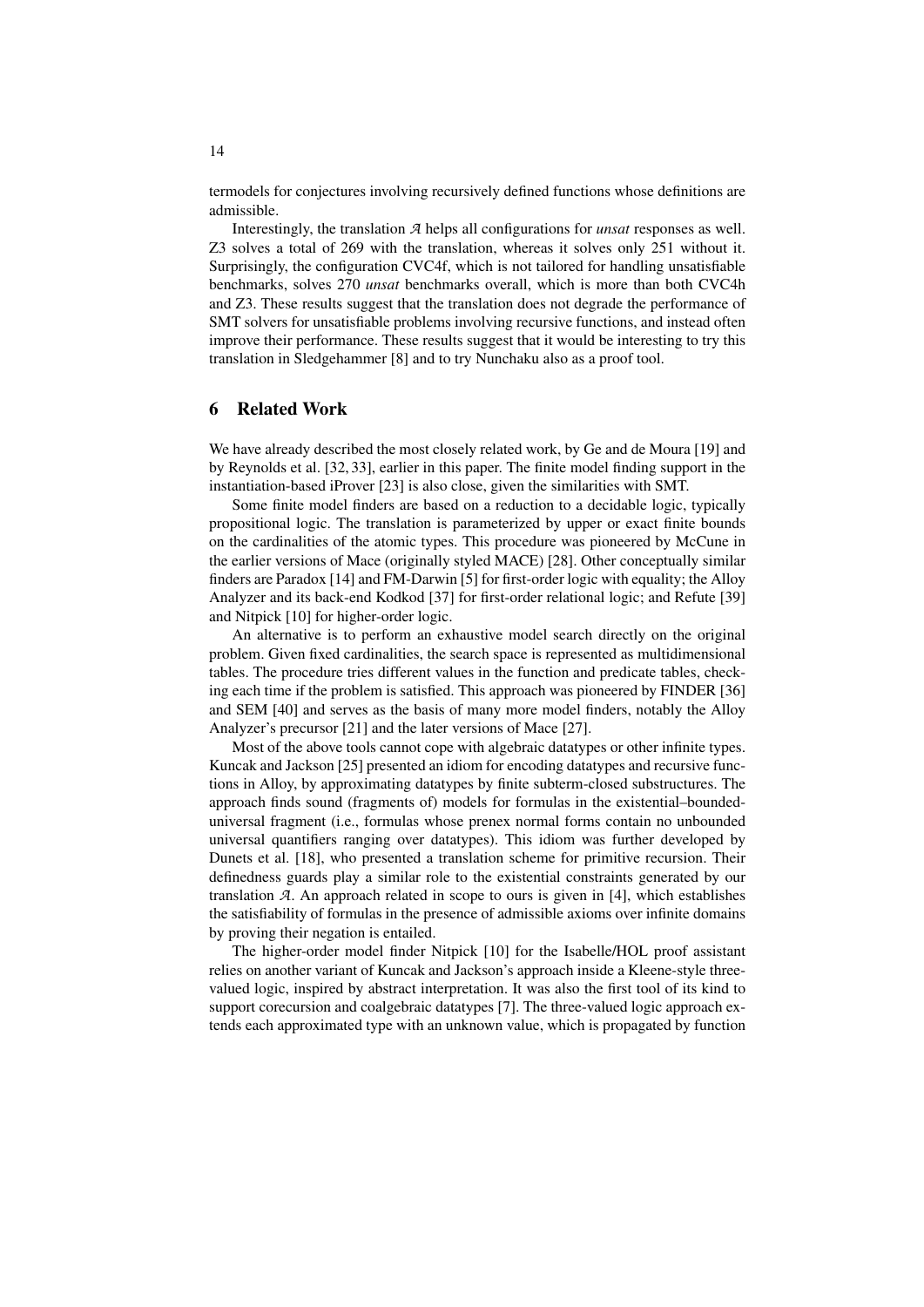application. This scheme works reasonably well in Nitpick, because it builds on a relational logic, but our initial experiments with CVC4 suggest that it is more efficient to avoid unknowns by adding existential constraints.

The Leon system [\[6\]](#page-15-3) implements a procedure that can produce both proofs and counterexamples for properties of terminating functions written in a subset of Scala. Leon is based on an SMT solver. It avoids quantifiers altogether by unfolding recursive definitions up to a certain depth, which is increased on a per-need basis. Our translation *A* works in an analogous manner, but the SMT solver is invoked only once and quantifier instantiation is used in lieu of function unfolding. It would be worth investigating how existing approaches for function unfolding can inform approaches for dedicated quantifier instantiation techniques for function definitions, and vice versa.

Model finding is concerned with satisfying arbitrary logical constraints. Some tools are tailored for problems that correspond to total functional programs. QuickCheck [\[12\]](#page-15-22) for Haskell is an early example, based on random testing. Bounded exhaustive testing [\[35\]](#page-16-12) and narrowing [\[26\]](#page-15-23) are other successful strategies. These tools are often much faster than model finders, but they typically cannot cope with underspecification and nonexecutable functions.

# 7 Conclusion

We presented a translation scheme that extends the scope of finite model finding techniques in SMT, allowing one to use them to find models of quantified formulas over infinite types, such as integers and algebraic datatypes. In future work, it would be interesting to evaluate the approach against other counterexample generators, notably Leon, Nitpick, and Quickcheck, and enrich the benchmark suite with more problems exercising CVC4's support for coalgebraic datatypes [\[29\]](#page-16-6). We are also working on an encoding of higher-order functions in SMT-LIB, as a generalization to the current translation scheme, for Nunchaku. Further work would also include identifying additional sufficient conditions for admissibility, thereby enlarging the applicability of the translation scheme presented here.

*Acknowledgments.* Viktor Kuncak and Stephan Merz have made this work possible. We would also like to thank Damien Busato-Gaston and Emmanouil Koukoutos for providing the set of Leon benchmarks used in the evaluation, and Mark Summerfield for suggesting several textual improvements. Cruanes is supported by the Inria technological development action "Contreexemples utilisables par Isabelle et Coq" (CUIC).

## References

- <span id="page-14-1"></span>[1] R. Atkey and C. McBride. Productive coprogramming with guarded recursion. In G. Morrisett and T. Uustalu, editors, *ICFP '13*, pages 197–208. ACM, 2013.
- <span id="page-14-2"></span>[2] C. Barrett, C. L. Conway, M. Deters, L. Hadarean, D. Jovanovic, T. King, A. Reynolds, and C. Tinelli. CVC4. In G. Gopalakrishnan and S. Qadeer, editors, *CAV 2011*, volume 6806 of *LNCS*, pages 171–177. Springer, 2011.
- <span id="page-14-0"></span>[3] C. Barrett, P. Fontaine, and C. Tinelli. The SMT-LIB standard—Version 2.5. Technical report, The University of Iowa, 2015. Available at <http://smt-lib.org/>.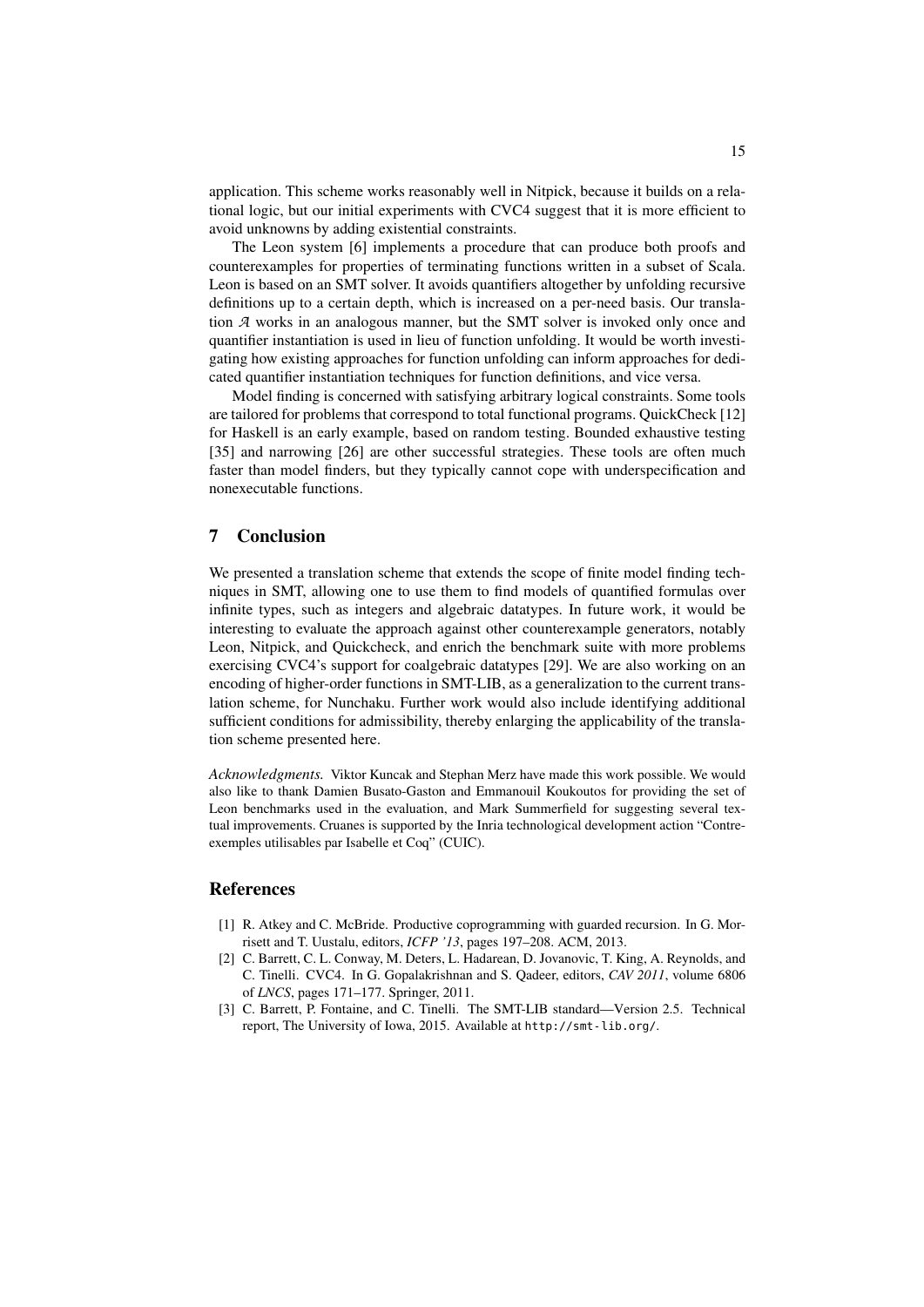- <span id="page-15-20"></span>[4] P. Baumgartner and J. Bax. Proving infinite satisfiability. In K. L. McMillan, A. Middeldorp, and A. Voronkov, editors, *LPAR-19*, volume 8312 of *LNCS*, pages 86–95. Springer, 2013.
- <span id="page-15-15"></span>[5] P. Baumgartner, A. Fuchs, H. de Nivelle, and C. Tinelli. Computing finite models by reduction to function-free clause logic. *J. Applied Logic*, 7(1):58–74, 2009.
- <span id="page-15-3"></span>[6] R. Blanc, V. Kuncak, E. Kneuss, and P. Suter. An overview of the Leon verification system—Verification by translation to recursive functions. In *Scala '13*. ACM, 2013.
- <span id="page-15-21"></span>[7] J. C. Blanchette. Relational analysis of (co)inductive predicates, (co)inductive datatypes, and (co)recursive functions. *Softw. Qual. J.*, 21(1):101–126, 2013.
- <span id="page-15-12"></span>[8] J. C. Blanchette, S. Böhme, and L. C. Paulson. Extending Sledgehammer with SMT solvers. *J. Autom. Reasoning*, 51(1):109–128, 2013.
- <span id="page-15-6"></span>[9] J. C. Blanchette and A. Krauss. Monotonicity inference for higher-order formulas. *J. Autom. Reason.*, 47(4):369–398, 2011.
- <span id="page-15-9"></span>[10] J. C. Blanchette and T. Nipkow. Nitpick: A counterexample generator for higher-order logic based on a relational model finder. In M. Kaufmann and L. C. Paulson, editors, *ITP 2010*, volume 6172 of *LNCS*, pages 131–146. Springer, 2010.
- <span id="page-15-5"></span>[11] J. C. Blanchette, A. Popescu, and D. Traytel. Foundational extensible corecursion—A proof assistant perspective. In J. Reppy, editor, *ICFP '15*. ACM, 2015.
- <span id="page-15-22"></span>[12] K. Claessen and J. Hughes. QuickCheck: A lightweight tool for random testing of Haskell programs. In *ICFP '00*, pages 268–279. ACM, 2000.
- <span id="page-15-7"></span>[13] K. Claessen, A. Lillieström, and N. Smallbone. Sort it out with monotonicity: Translating between many-sorted and unsorted first-order logic. In N. Bjørner and V. Sofronie-Stokkermans, editors, *CADE-23*, volume 6803 of *LNCS*, pages 207–221. Springer, 2011.
- <span id="page-15-14"></span>[14] K. Claessen and N. Sörensson. New techniques that improve MACE-style model finding. In *MODEL*, 2003.
- <span id="page-15-0"></span>[15] L. de Moura and N. Bjørner. Efficient E-matching for SMT solvers. In F. Pfenning, editor, *CADE-21*, volume 4603 of *LNCS*, pages 183–198. Springer, 2007.
- <span id="page-15-8"></span>[16] L. de Moura and N. Bjørner. Relevancy propagation. Technical report, Microsoft Research, October 2007.
- <span id="page-15-11"></span>[17] L. de Moura and N. Bjørner. Z3: An efficient SMT solver. In C. R. Ramakrishnan and J. Rehof, editors, *TACAS 2008*, volume 4963 of *LNCS*, pages 337–340. Springer, 2008.
- <span id="page-15-19"></span>[18] A. Dunets, G. Schellhorn, and W. Reif. Automated flaw detection in algebraic specifications. *J. Autom. Reasoning*, 45(4):359–395, 2010.
- <span id="page-15-1"></span>[19] Y. Ge and L. de Moura. Complete instantiation for quantified formulas in satisfiability modulo theories. In *CAV '09*, volume 5643 of *LNCS*, pages 306–320. Springer, 2009.
- <span id="page-15-10"></span>[20] J. A. Goguen and R. M. Burstall. Institutions: Abstract model theory for specification and programming. *J. ACM*, 39(1):95–146, 1992.
- <span id="page-15-16"></span>[21] D. Jackson. Nitpick: A checkable specification language. In *FMSP '96*, pages 60–69, 1996.
- <span id="page-15-2"></span>[22] M. Johansson, L. Dixon, and A. Bundy. Case-analysis for rippling and inductive proof. In *ITP 2010*, pages 291–306, 2010.
- <span id="page-15-13"></span>[23] K. Korovin. Non-cyclic sorts for first-order satisfiability. In P. Fontaine, C. Ringeissen, and R. A. Schmidt, editors, *FroCoS 2013*, volume 8152 of *LNCS*, pages 214–228. Springer, 2013.
- <span id="page-15-4"></span>[24] A. Krauss. *Automating Recursive Definitions and Termination Proofs in Higher-Order Logic*. Ph.D. thesis, Technische Universität München, 2009.
- <span id="page-15-18"></span>[25] V. Kuncak and D. Jackson. Relational analysis of algebraic datatypes. In M. Wermelinger and H. Gall, editors, *ESEC/FSE 2005*. ACM, 2005.
- <span id="page-15-23"></span>[26] F. Lindblad. Property directed generation of first-order test data. In M. Morazán, editor, *TFP 2007*, pages 105–123. Intellect, 2008.
- <span id="page-15-17"></span>[27] W. McCune. Prover9 and Mace4. <http://www.cs.unm.edu/~mccune/prover9/>.

16